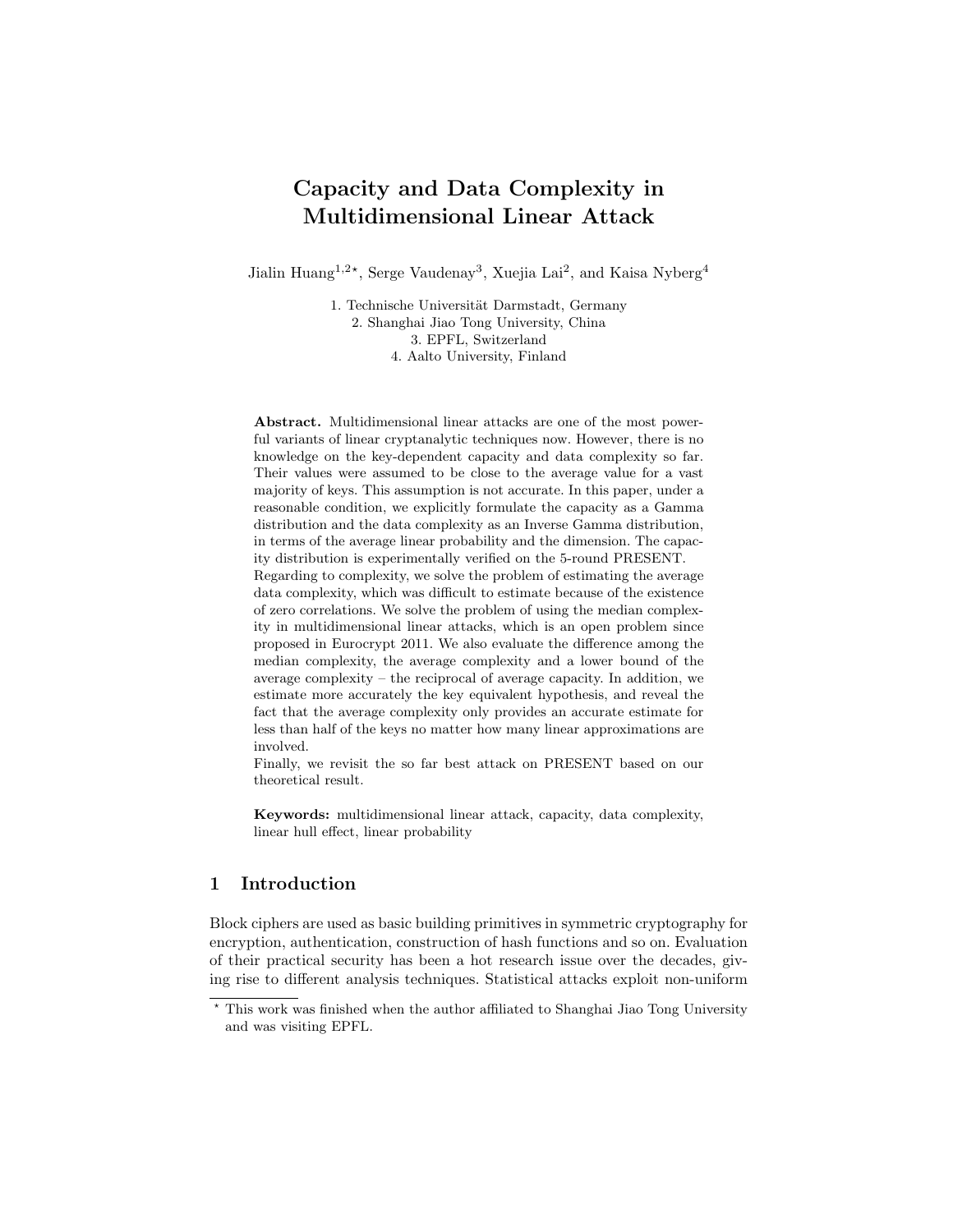behaviors of the plaintext-ciphertext data to find information about the key. One of the most prominent statistical attacks is linear cryptanalysis. Previously, linear trails were assumed to behave equally for each key [20,3,17,4]. Then, by considering many trails in one approximation [24,25], the linear hull effect raises interesting discussions about fixed-key behaviors in single linear approximations [22,21]. Daemen et al. gave a fixed-key probability distribution for single linear correlations [13], leading to subsequent works on e.g., fundamental assumptions [9], the effect of key schedules [1] and measures for data complexity [19], all for single linear attacks. However, we still do not understand the situation in multidimensional linear cryptanalysis.

A collection of linear approximations has a capacity which measures their bias to the uniform distribution. One important open problem in multidimensional linear cryptanalysis is to estimate the capacity and data complexity when a large number of different keys are considered. In previous work, the capacity was assumed to hold an average value constantly for most of the keys, and the data complexity was usually measured by reciprocal of the average capacity. However, neither is correct. As we know, the key equivalent hypothesis has been questioned for single linear approximations and differential trails [9,5,12]. Now this hypothesis also requires adjustment in multidimensional linear setting.

Also, it has always been difficult to compute average data complexity over the keys in linear cryptanalysis. Using Jensen's inequality, Murphy [22] points out that the Fundamental Theorem [24] can only give a lower bound for the average data complexity when a collection of linear trails in a linear approximation is used. Leander shows that in single linear attacks we should focus on median complexity instead of average complexity since the latter usually turns to infinity [19]. Both Murphy's and Leander's concerns haven't been addressed yet in the scenario of multidimensional linear attacks.

As one of the most powerful variants of linear attacks, multidimensional linear attacks notably benefit the data complexity, both in theory and in practice [10,16,11,23,15]. Moreover, the multidimensional linear distinguisher has been discovered to have connections with other statistical distinguishers, e.g., truncated differential distinguishers [6], statistical saturation distinguishers [19], and integral distinguishers [8]. All the above suggests the importance of multidimensional linear cryptanalysis, hence, the lack of knowledge on fundamental aspects of this attack is especially surprising, and deserves more attention.

Our Contributions In this paper, we point out that under a reasonable assumption, the distribution of key-dependent capacity can be explicitly formulated with a Gamma distribution, depending on average linear probability and dimension (Sect. 3). This distribution is verified experimentally on the round-reduced PRESENT cipher. Then, we derive the distribution of data complexity, an Inverse Gamma distribution based on the same parameters (Sect. 4). Our results allow a more accurate measurement for multidimensional linear attacks.

With these distributions, in Sect. 5 we discuss three well-known measures when considering the data complexity of multidimensional linear attacks: the reciprocal of average capacity, the average and the (general) median complexity.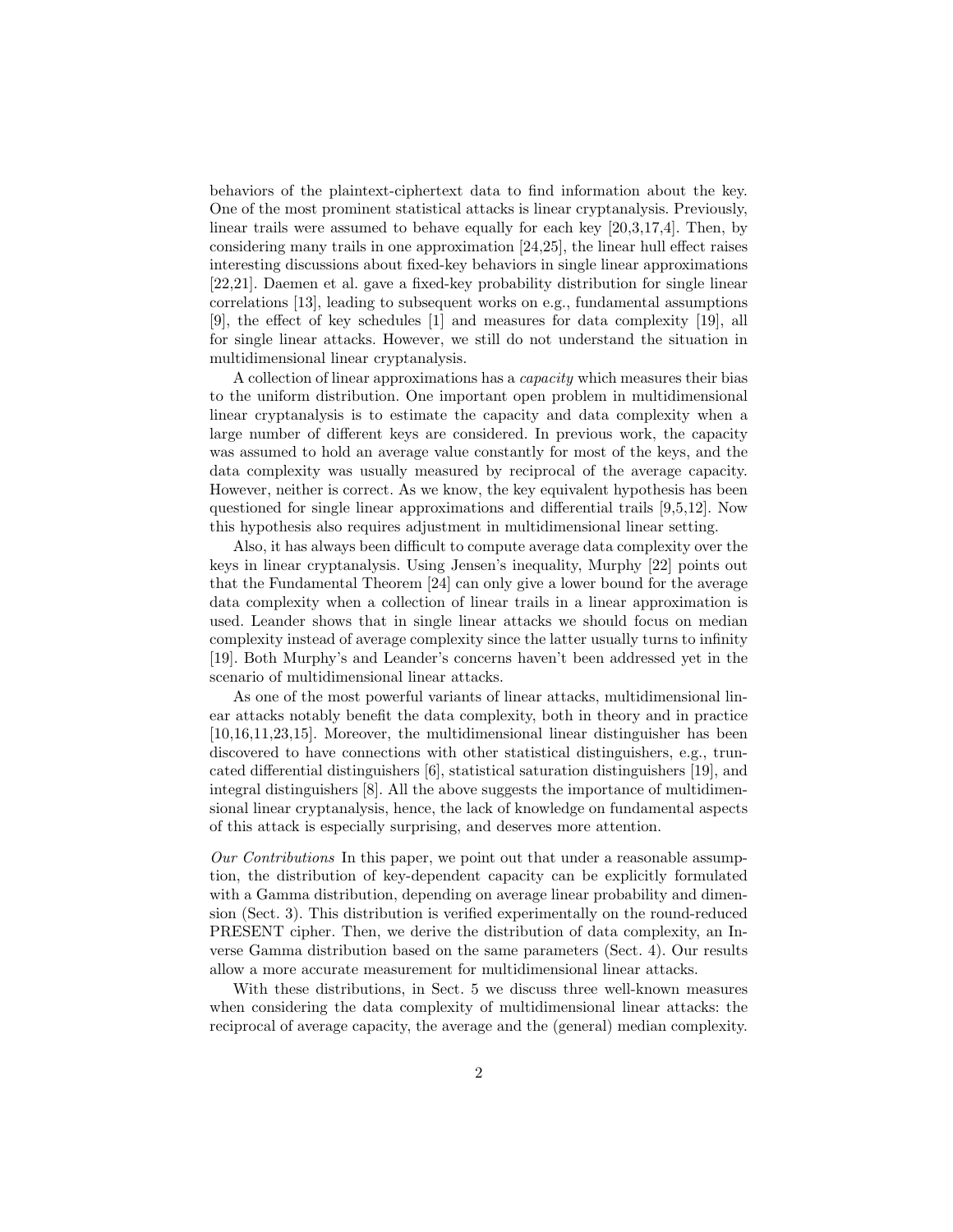The following fundamental questions in single linear attacks are then generalized to multidimensional linear attacks and solved.

Firstly, we consider the standard key equivalence hypothesis. We discover that instead of holding for a majority of keys, the average capacity actually holds for less than half of the keys, no matter how many linear approximations are used. Hence, we modify the hypothesis in a way which is more in line with the practical situation.

Secondly, as we know, the average data complexity of single linear attacks is difficult to calculate, since the linear hull effect may result in zero correlation for some keys. However, we show that the situation changes when multiple linear approximations are involved, and in this case the average data complexity can be easily calculated from the Inverse Gamma distribution. Then, by generalizing Murphy's idea from the case of linear hulls to the case of multiple linear approximations, the reciprocal of average capacity is proved to be only a lower bound of the average data complexity. We also figure out the exact difference between this lower bound and the average data complexity.

Thirdly, we solve the open problem proposed by Leander in [19] by developing the usage of median complexity to multidimensional linear attacks. Finally, all measures of data complexity are compared under different dimensions. An interesting observation is that, the median complexity infinitely approaches to the average one as the dimension increases.

In Sect. 6, we revisit Cho's 25 rounds of multidimensional linear attack on PRESENT [10], which targets the most rounds of PRESENT with data complexity less than the whole codebook. As an application of our theoretical analysis, we can directly estimate the average capacity, instead of making a complex proof like [10]. Our results are very close to Cho's. Moreover, the exact knowledge of the capacity distribution allows us to compute the ratio of weak keys precisely. Using Cho's attack method by changing some parameters in the attack,  $2^{123.24}$ weak keys for 26 rounds PRESENT can be recovered with no more than  $2^{62.5}$ plaintext-ciphertext pairs.

## 2 Preliminaries

#### 2.1 Block Ciphers and Linear Cryptanalysis

Let  $\mathbb{F}_2$  be the binary field with two elements and  $\mathbb{F}_2^n$  be the *n*-dimensional vector space over  $\mathbb{F}_2$ . The inner product on  $\mathbb{F}_2^n$  is defined by  $a \cdot b = \sum_{i=1}^n a_i b_i$ , where a,  $b \in \mathbb{F}_2^n$ .

A block cipher is a mapping  $E: \mathbb{F}_2^n \times \mathbb{F}_2^{\kappa} \to \mathbb{F}_2^n$  with  $E_k(\cdot) \stackrel{def}{=} E(k, \cdot)$  for each  $k \in \mathbb{F}_2^{\kappa}$ . If  $y = E_k(x)$ , x, y and k are referred to as the plaintext, the ciphertext and the master key, respectively. A key-alternating cipher is a block cipher consisting of an alternating sequence of unkeyed rounds and simple bitwise key additions.

Linear cryptanalysis uses a linear relation between bits from  $x, y$  and  $k$ . A *linear approximation*  $(u, v)$  is a probabilistic linear relation expressed as a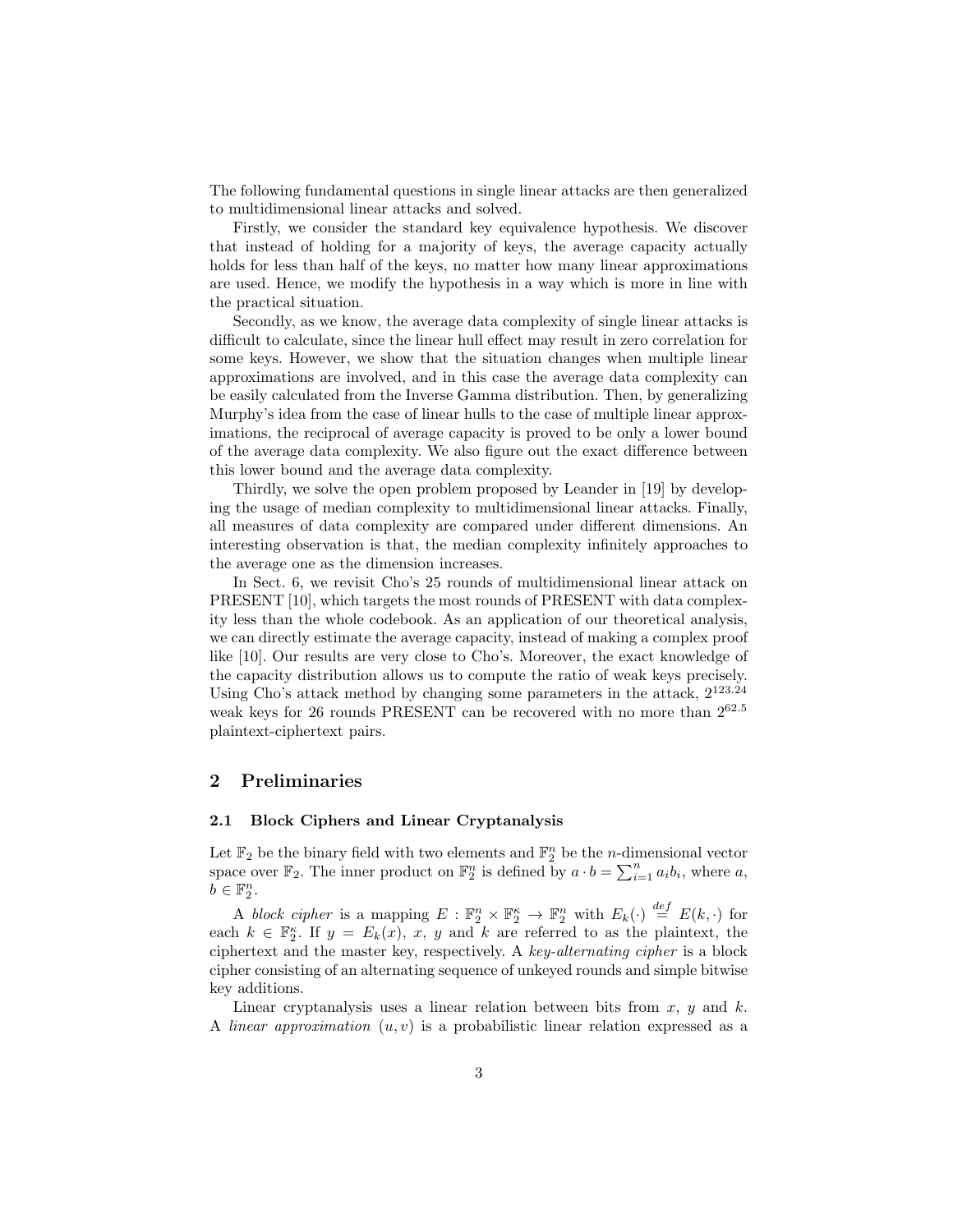boolean function of these bits, i.e.,

$$
B(k) \stackrel{def}{=} u \cdot x \oplus v \cdot E_k(x), \tag{1}
$$

where  $(u, v)$  is called the text mask.  $B(k)$  is a boolean random variable characterized by

$$
p(k) \stackrel{def}{=} \Pr_{x \in \mathbb{F}_2^n} (B(k) = 0).
$$

We call  $c(k) = 2p(k) - 1$  the fixed-key *correlation* of the linear approximation  $(u, v)$ . The linear probability (LP) of approximation  $(u, v)$  is defined as  $LP(k)$  $c(k)^2$ . Both  $c(k)$  and  $LP(k)$  vary over different keys, and can be regarded as real-value random variables over the whole key space.

In a linear approximation  $(u, v)$ , there may be many paths with different intermediate masks, but sharing the same input and output mask  $(u, v)$ . A path that considers linear relation round by round is called as linear trail (or linear  $characteristic$ ). Note that in a key-alternating cipher, the LP of a linear trail<sup>1</sup> is independent of the subkeys.

#### 2.2 Multidimensional Linear Approximations and Data Complexity

Multidimensional linear attacks use  $m$  approximations with linearly independent text masks, called base approximations, to construct an m-dimensional vectorial boolean function f. Let  $p = (p_0, p_1, \ldots, p_{2^m-1})$  be the probability distribution of  $f$ . It can be computed by the following lemma.

**Lemma 1.** ([15, Corollary 1]) Let  $f : \mathbb{F}_2^n \to \mathbb{F}_2^m$  be a vectorial boolean function with the probability distribution p. Then, we have

$$
c_a = \sum_{\eta \in \mathbb{F}_2^m} (-1)^{a \cdot \eta} p_\eta, \text{ for all } a \in \mathbb{F}_2^m
$$

and

$$
p_{\eta} = 2^{-m} \sum_{a \in \mathbb{F}_2^m} (-1)^{a \cdot \eta} c_a, \text{ for all } \eta \in \mathbb{F}_2^m.
$$

Here,  $c_a$  is the correlation of the boolean function  $a \cdot f$ ,  $a \in \mathbb{F}_2^m$ .

In multidimensional linear attack,  $c_a$  is indeed the correlation of the approximation that combines the base approximations linearly.

Let  $q = (q_0, ..., q_{2m-1})$  be another discrete probability distribution of an mbit random variable. Then, the capacity of  $p$  and  $q$  is defined as follows.

<sup>1</sup> Hereafter, whether the LP is of a linear approximation or of a linear trail will be clear from the context.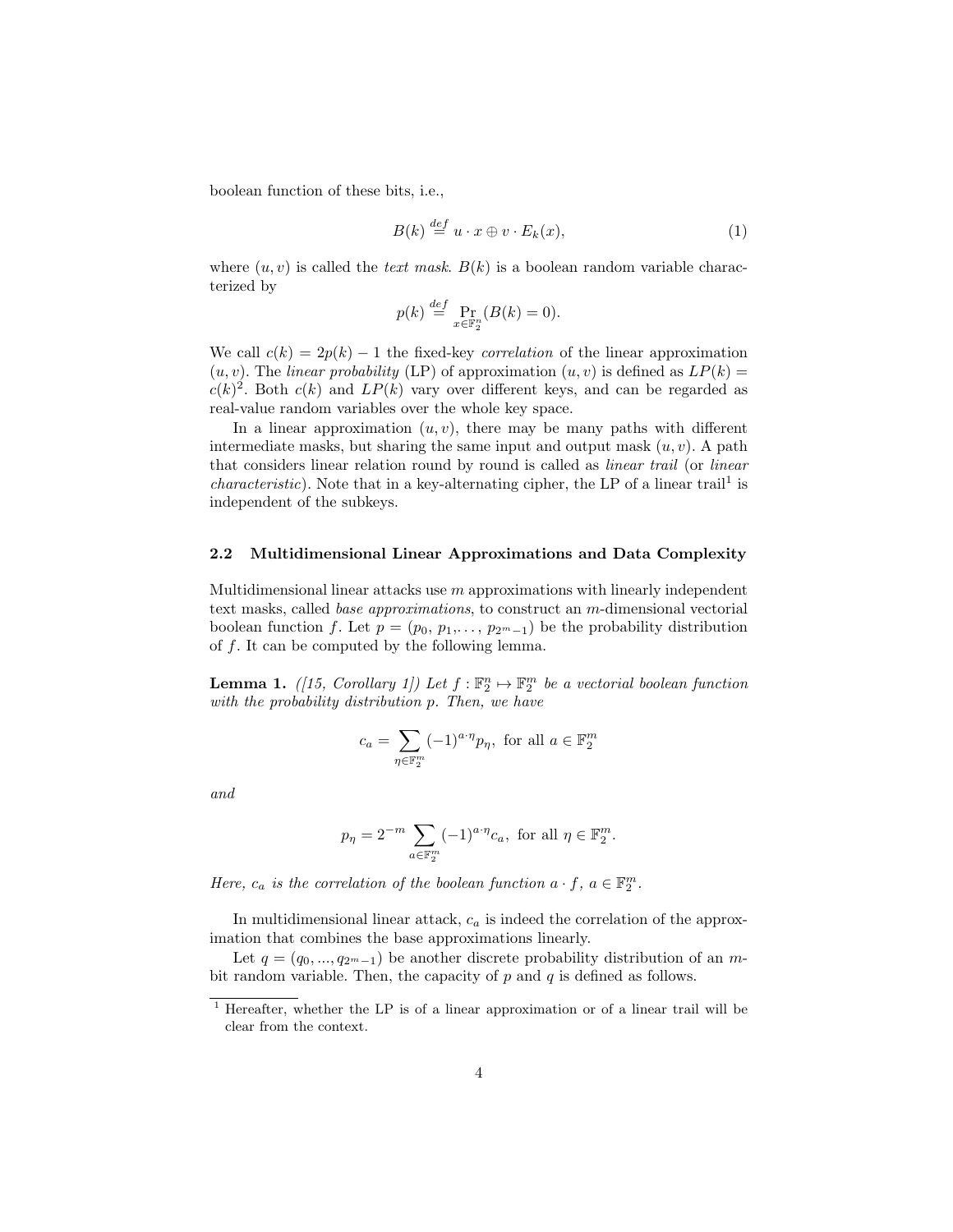**Definition 1.** The capacity between two probability distributions p and q is defined by

$$
C(p,q) = \sum_{\eta=0}^{2^m-1} (p_\eta - q_\eta)^2 q_\eta^{-1}.
$$

The capacity of multidimensional linear approximations with probability distribution p is  $C(p) = C(p, \theta)$ , where  $\theta$  is the uniform distribution.

**Lemma 2.** ([15, Corollary 2]) Given an m-dimensional vectorial boolean function f with the probability distribution p, the capacity is

$$
C(p) = \sum_{a \in \mathbb{F}_2^m, a \neq 0} c_a^2.
$$

Thus, the capacity of multidimensional linear approximations is computed from m base approximations and other  $2^m - 1 - m$  approximations that are XOR sum of the m base approximations. These  $2^m - 1 - m$  approximations, denoted as combined approximations, are linearly spanned from the m base approximations.

To estimate the data complexity of multidimensional linear cryptanalysis, the Chernoff information  $D^*$  can be considered [2].

**Theorem 1.** ([2, Theorem 1]) Let  $BestAdv_N(p,q)$  be the best advantage for distinguishing probability distribution p from probability distribution q, using N samples. We have

$$
1 - BestAdv_N(p, q) = 2^{-ND^*(p, q) + o(N)}.
$$

Hence, the data complexity is  $N \approx \frac{1}{D^*(p,q)}$ . When q is the uniform distribution and  $p$  is close to  $q$ , the Chernoff information can be approximated by the capacity  $C(p)$ , [2, Theorem 7], by

$$
D^*(p,q) \simeq \frac{C(p)}{8 \ln 2}.
$$

In this case, when the optimal distinguisher based on LLR-statistic (or  $\chi^2$ statistic) is used, the data complexity is given as  $\frac{\lambda}{C(p)}$ , where  $\lambda$  depends on the success probability of the distinguisher.

The probability distribution  $p$  of an m-dimensional linear approximation actually varies over different keys, so does the capacity (as we will show later). Hereafter, instead of using  $C(p(k))$ , we use  $C(k)$  to represent the variable of key-dependent capacity.

#### 2.3 Related Distributions and Assumptions

**Note 3.** Let  $\mathcal{N}(\mu, \sigma^2)$  be the normal distribution with mean  $\mu$  and variance  $\sigma^2$ . Let  $\Gamma(\alpha, \theta)$  be the Gamma distribution under the shape-scale parametrization, with mean  $\alpha\theta$ , the probability density function g and the cumulative distribution function G. If  $X \sim \mathcal{N}(0, \sigma^2)$ , then  $X^2 \sim \Gamma(1/2, 2\sigma^2)$ . Inv-Gamma $(\alpha, \beta)$  denotes the inverse-Gamma distribution with mean  $\frac{\beta}{\alpha-1}$  for  $\alpha > 1$ . If  $X \sim \Gamma(\alpha, \theta)$ , then  $\frac{1}{X} \sim Inv-Gamma(\alpha, \theta^{-1}).$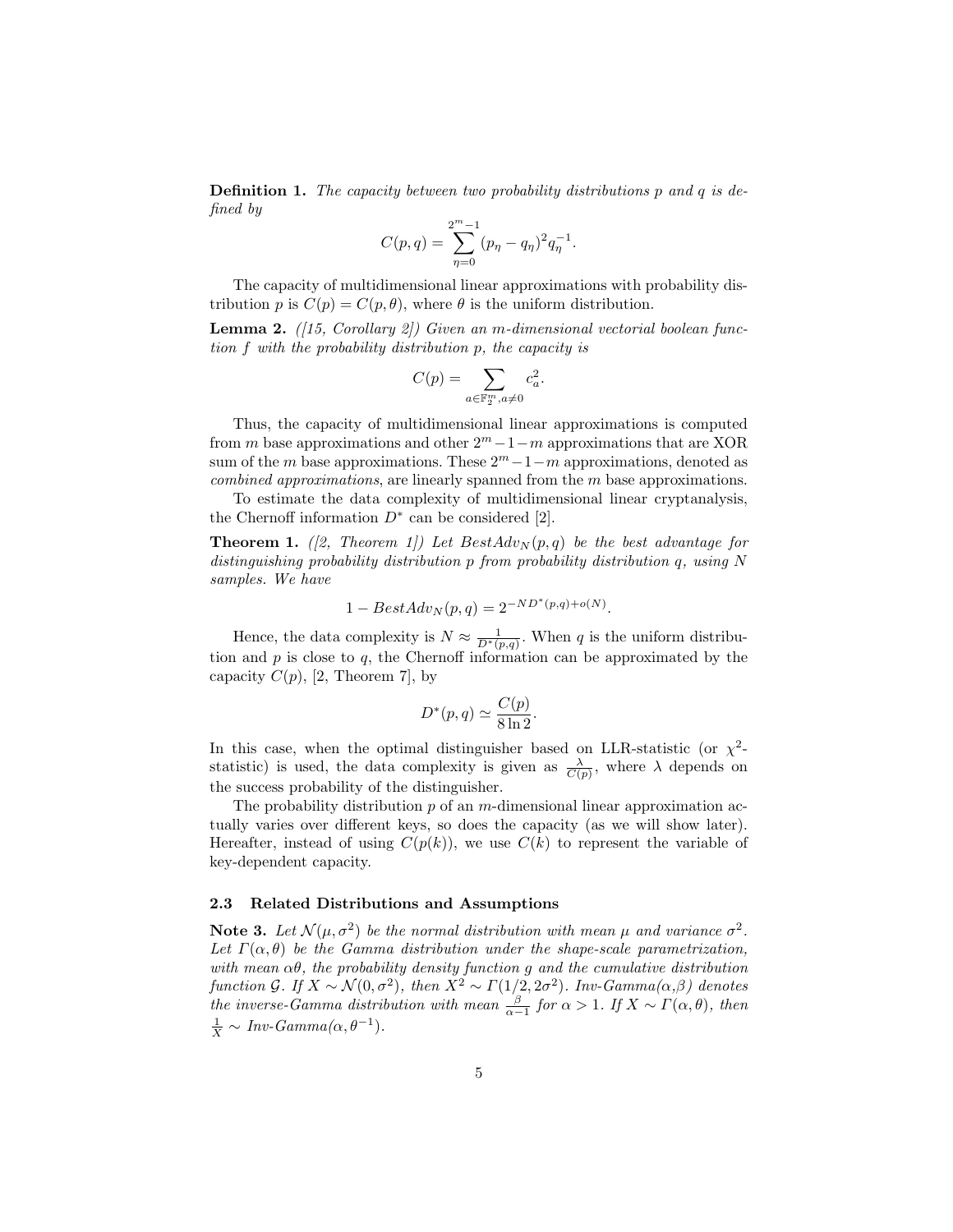Daemen et al. give the distribution of the fixed-key LP of linear approximations when linear hull effect is considered [13].

Approximation 4. [13, Theorem 22] Given a key-alternating cipher with independent round-keys, when the number of linear trails of  $(u, v)$  is large enough and their LP are small compared to  $ELP(u, v)$ , the fixed-key correlation of  $(u, v)$ ,  $c(k)$ , which is a real-value random variable, follows

$$
c(k) \sim \mathcal{N}(0, ELP(u, v)).
$$

The fixed-key  $LP(k)$  follows the distribution of  $\Gamma(\frac{1}{2}, 2ELP(u, v))$ , with mean  $ELP(u, v)$  and variance  $2ELP(u, v)^2$ , where  $ELP(\cdot)$  is the average linear probability of the approximation over all keys.

The  $ELP(u, v)$  can be denoted as  $c<sup>2</sup>$  and computed by the following proposition for key-alternating ciphers.

**Proposition 1.** [24,12] Let E be a key-alternating block cipher and assume that all subkeys are independent. The average LP of a linear approximation is the sum of all LP of the linear trails  $t_i$ , LPT( $t_i$ ), between the input and output mask of this approximation, i.e.,

$$
ELP(u, v) = \sum_{t_j \in (u, v)} LPT(t_j).
$$

# 3 Key-dependent Capacity in Multidimensional Linear Approximations

In this section, we study the distribution of key-dependent capacity. Let  $c(k)$ (resp.  $LP(k)$ ) be a real-value random variable representing the fixed-key correlation (resp. linear probability) of the linear approximation and we can know  $c(k)$  and  $LP(k)$  from Approximation 4. When multiple linear approximations are used, we use  $i$  in the subscript to denote the index of linear approximations, e.g., denote  $c_i(k)$  as the fixed-key correlation of the *i*th linear approximation. W.l.o.g, we use  $i = 1, \ldots, m$  to represent the subscript of m base approximations.

In [16], the authors claim that in practical experiments the probability distributions vary a lot with the keys while the capacity remains rather constant. However, in this section we point out that the capacity also varies over different keys from the theoretical point and give experimental verification. We focus on dealing with two cases, both existing in practical block ciphers. These two cases are shown in Proposition 2 and Proposition 3, respectively.

Proposition 2. In an m-dimensional linear attack using m base approximations with correlations  $c_i(k)$  i.i.d. to  $\mathcal{N}(0, c^2)$  over the keys, where  $c^2$  is the average LP. If for each fixed key, the binary random variables associated to the base approximations are statistically independent, the fixed-key capacity of this m-dimensional linear approximation,  $C(k)$ , approximately follows Gammadistribution  $\Gamma(\frac{m}{2}, 2\overline{c^2})$ .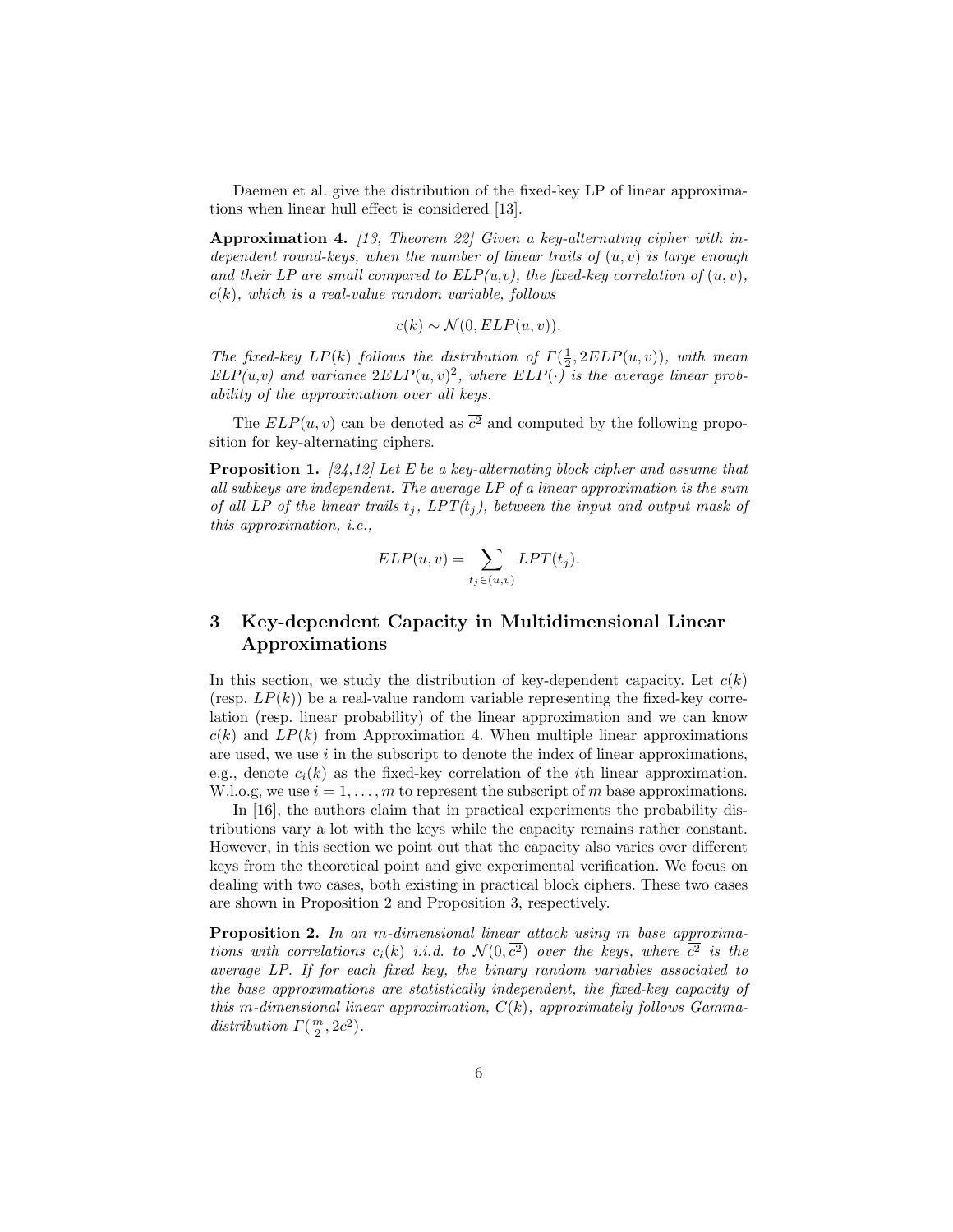*Proof.* Let  $f_1(k), \ldots, f_m(k)$  be m linearly independent base approximations to construct the m-dimensional approximation  $f(k)$ , and  $f(k) = (f_1(k), \ldots, f_m(k))$ is an m-dimensional vectorial boolean function with the probability distribution  $p(k) = \{p_{\eta}(k)\}\$ , where  $\eta \in \mathbb{F}_2^m$  and  $p_{\eta}(k)$  is the probability that  $f(k) = \eta$ . Indeed,  $f_i(k)$  is a binary random variable with correlation  $c_i(k)$ . Since  $f_i(k)$  are statistically independent each other for each fixed key  $k$ ,

$$
p_{\eta}(k) = \prod_{i=1}^{m} (\frac{1}{2} + (-1)^{f_i(k)} \frac{c_i(k)}{2}), \eta \in \mathbb{F}_2^m
$$

According to Definition 1,

$$
C(k) = \sum_{\eta \in \mathbb{F}_2^m} (p_\eta(k) - 2^{-m})^2 / 2^{-m} = 2^m \sum_{\eta \in \mathbb{F}_2^m} (p_\eta(k) - 2^{-m})^2
$$

$$
= 2^m \sum_{\eta \in \mathbb{F}_2^m} (\prod_{i=1}^m (\frac{1}{2} + (-1)^{f_i(k)} \frac{c_i(k)}{2}) - 2^{-m})^2
$$

For each fixed key,  $c_i(k) \cdot c_j(k) \ll c_i(k)$ ,

$$
C(k) = 2^m \sum_{\eta \in \mathbb{F}_2^m} \left[ \sum_{i=1}^m (-1)^{f_i(k)} \frac{c_i(k)}{2 \cdot 2^{m-1}} \right]^2
$$
  
= 
$$
2^m \sum_{\eta \in \mathbb{F}_2^m} \left[ \frac{1}{2^{2m-2}} \left( \sum_{i=1}^m \left( \frac{c_i(k)}{2} \right)^2 + 2 \sum_{i \neq j} (-1)^{f_i(k) + f_j(k)} \frac{c_i(k)}{2} \frac{c_j(k)}{2} \right) \right]
$$
  
Since  $\sum_{\eta \in \mathbb{F}_2^m} \sum_{i \neq j} (-1)^{f_i(k) + f_j(k)} \frac{c_i(k)}{2} \frac{c_j(k)}{2} = 0$ ,

$$
C(k) = \frac{2^m}{2^{2m-2}} \sum_{\eta \in \mathbb{F}_2^m} \sum_{i=1}^m \left(\frac{c_i(k)}{2}\right)^2 = \sum_{i=1}^m c_i(k)^2 = \sum_{i=1}^m LP_i(k)
$$

Since  $c_i(k)$  are i.i.d. to  $\mathcal{N}(0, \overline{c^2})$ ,  $LP_i(k)$  are i.i.d to  $\Gamma(\frac{1}{2}, 2\overline{c^2})$ ,  $i = 1, \ldots, m$ . Thus,  $C(k)$  is the sum of m independent Gamma distribution  $\Gamma(\frac{1}{2}, 2\overline{c^2})$ . Hence,  $C(k) \sim \Gamma(\frac{m}{2}, 2\overline{c^2}).$  $\Box$ 

Recall that for one-dimensional linear approximations,  $\overline{c^2}$  can be calculated by Proposition 1 when the dominant trails in a linear approximation are known.

Proposition 2 considers the scenario where the LP of base approximations are dominant. In this case, we approximate the capacity by summing the LP of base approximations and ignoring the LP of combined approximations (see Lemma 2). To show the reasonableness of this approximated capacity, we also bound the error of our approximation. For this part of analysis, please see Appendix B.

In the other hand, Proposition 3 considers the case that not only  $m$  base approximations but also  $2^m-1-m$  combined approximations have non-negligible contribution to the capacity. In this case, the correlations of  $2^m-1-m$  combined approximations are not independent any more. Thus, we derive the capacity in this case under another hypothesis.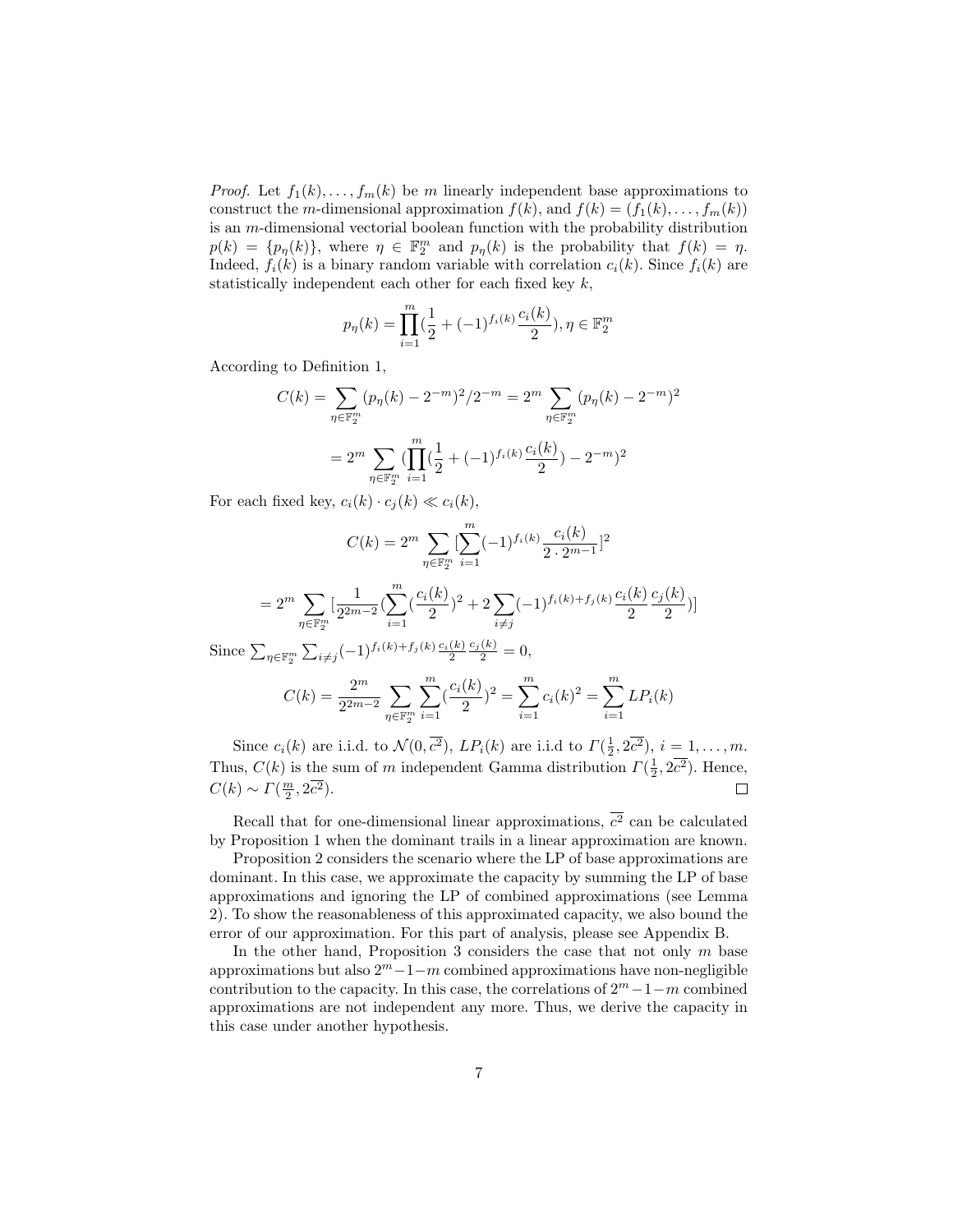Proposition 3. In an m-dimensional linear attack using the m-dimensional linear approximation with the probability distribution  $p_n(k)$  i.i.d to a normal distribution  $\mathcal{N}(2^{-m}, \sigma^2)$ ,  $\eta \in \mathbb{F}_2^m$ , the fixed-key capacity of this m-dimensional linear approximation,  $C(k)$ , follows Gamma-distribution  $\Gamma(\frac{2^m-1}{2}, 2 \cdot 2^m \sigma^2)$ .

*Proof.* Since  $p_{\eta}(k)$  are i.i.d. to  $\mathcal{N}(2^{-m}, \sigma^2)$ ,

$$
Q = \sum_{n=0}^{2^m - 1} \frac{(p_n(k) - 2^{-m})^2}{\sigma^2} \sim \chi^2(2^m - 1) = \Gamma(\frac{2^m - 1}{2}, 2)
$$

According to the definition of capacity,

$$
C(k) = \sum_{n=0}^{2^m - 1} \frac{(p_n(k) - 2^{-m})^2}{2^{-m}} = 2^m \sigma^2 Q = \Gamma(\frac{2^m - 1}{2}, 2 \cdot 2^m \sigma^2)
$$

 $\Box$ 

Compared with Proposition 2 which considers only  $m$  base approximations with equally dominant correlations, Proposition 3 indeed addresses the situation where the correlation  $c_a(k)$  of  $2^m - 1$  approximations are identically distributed (for the proof please refer to Appendix A). Thus, the average LP of  $2^m - 1$ approximations are equal, denoted as  $c^2$  again. As we know, the average capacity is the sum of the average LP of involved approximations, i.e.,  $(2^m - 1) \cdot 2^m \sigma^2 =$  $(2<sup>m</sup> - 1)\overline{c<sup>2</sup>}$ , the distribution of capacity in Proposition 3 can also be represented as  $\Gamma(\frac{2^{m}-1}{2}, 2\overline{c^2})$ .

Experimental verification In order to verify that the above analysis reflects the reality with reasonable accuracy, we have experimentally computed the capacity distributions sampled from 5000 randomly chosen keys for 5-round PRESENT. A set of usable one-dimensional linear approximations is discovered in [26], with theoretical average LP computed as  $2^{-16.83}$ . Thus, the correlation distributions of these approximations are  $\mathcal{N}(0, 2^{-16.83})$ , and the LP distributions are  $\Gamma(\frac{1}{2}, 2^{-15.83})^2$ .

We can select linearly independent approximations from this set as the base approximations. Here we examine the 2-dimensional and 4-dimensional linear approximations for the case of Proposition 2.

In this case, the base approximations with input masks from different S-boxes in the first round and output masks from different S-boxes in the last round are chosen. According to Proposition 2, the theoretical distribution of 2-dimensional capacity is  $\Gamma(1, 2^{-15.83})$  and of 4-dimensional capacity is  $\Gamma(2, 2^{-15.83})$ . The experimental distributions of 2-dimensional and 4-dimensional capacity sampled over 5000 keys are as (a) and (b) of Fig 1, respectively.

As illustrated in Fig 1, the experimental distribution of capacity follows the theoretical estimate closely. The scattering of data points occurs due to the fact that we basically use a histogram, and deal with raw data instead of averaging.

 $^{\rm 2}$  For more details about the approximations used in our experiments, please refer to [26].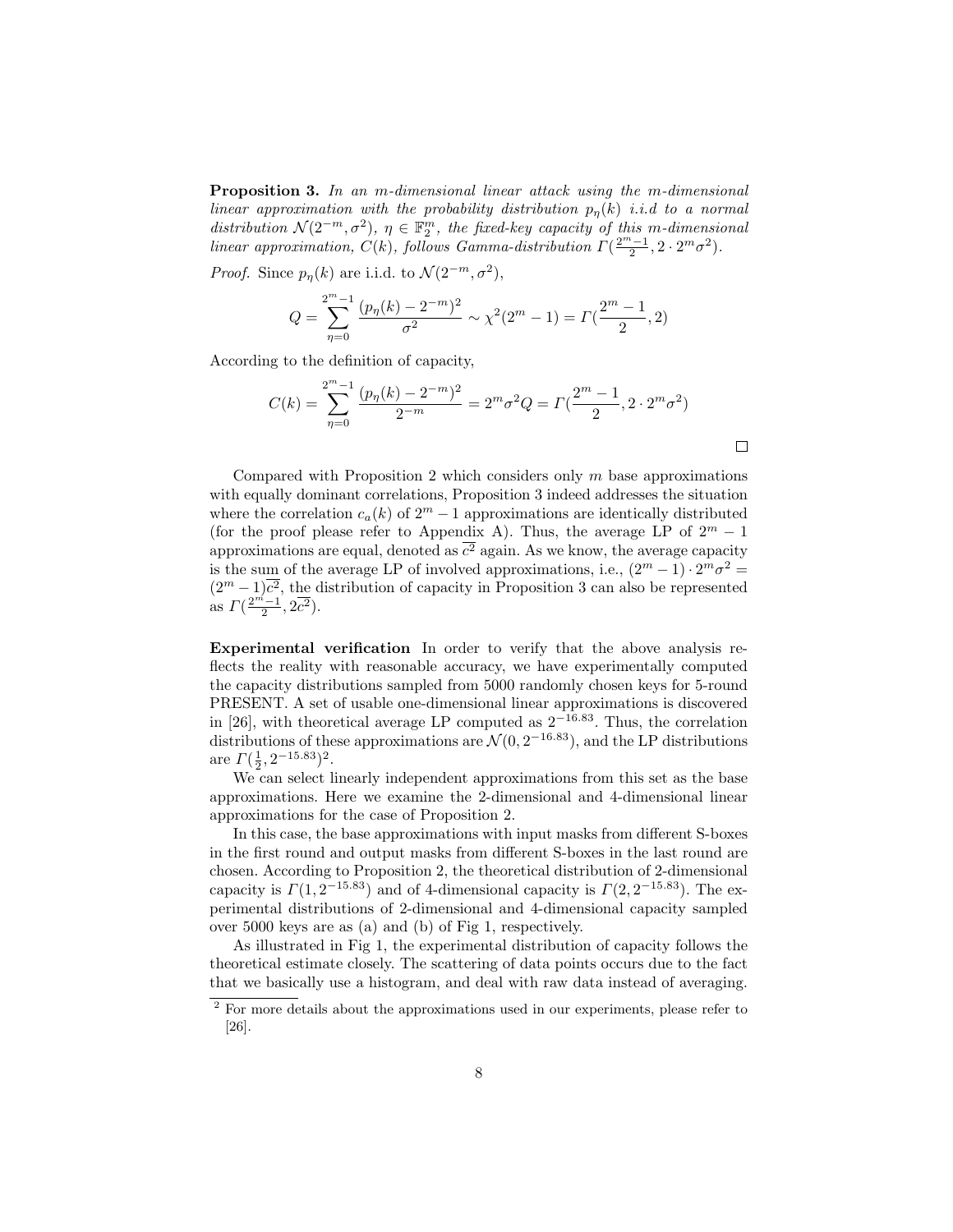

Fig. 1. Experimental (black) and theoretical (red) distributions of the capacity for the 2 and 4-dimensional approximation of the first case

# 4 Distribution of Data Complexity

With the knowledge of capacity distribution, the distribution of data complexity, which approximates to  $\lambda$  times the reciprocal of capacity, can be obtained formally. Hereafter we focus on the case mentioned in Proposition 2. The case of Proposition 3 can be deduced in a similar way.

Corollary 1. If the fixed-key capacity of the multidimensional linear approximation follows  $C(k) \sim \Gamma(\frac{m}{2}, 2\overline{c^2})$ , then the fixed-key data complexity of the corresponding multidimensional attack follows  $N(k) \sim Inv-Gamma(\frac{m}{2}, \frac{\lambda}{2c})$  $\frac{\lambda}{2c^2}\big).$ 

Corollary 1 is derived directly from Proposition 2 (also refer to Note 3), and addresses the case that m correlations of base approximations play a prominent role in the capacity. Since  $\lambda$  is a constant for any fixed success probability in an attack, w.l.o.g. hereafter we study the above data complexity distribution as Inv-Gamma $(\frac{m}{2}, \frac{1}{2c})$  $\frac{1}{2c^2}$ ). For each key k,  $N(k)$  is asymptotically inversely proportional to  $C(k)$ . The average data complexity over all keys is denoted by  $N, N = E_k[N(k)]$ , which is proportional to

$$
E_k\left[\frac{1}{C(k)}\right] = \frac{1}{|\mathcal{K}|} \sum_{k \in \mathcal{K}} \frac{1}{C(k)},
$$

where K denotes the whole key space, and  $E_k(\cdot)$  means an expected value taken over the whole key space. According to Corollary 1 and the mean of inverse Gamma distribution (see Note 3), the average data complexity is  $E_k[\frac{1}{C(k)}] =$ 1

 $\frac{1}{2c^2(m/2-1)} = \frac{1}{mc^2-1}$  $\frac{1}{m\overline{c^2}-2\overline{c^2}}$ .

Remark. The data complexity distribution in Corollary 1 also holds for single linear attacks where  $m = 1$ . In the case of  $m = 1$ , the average data complexity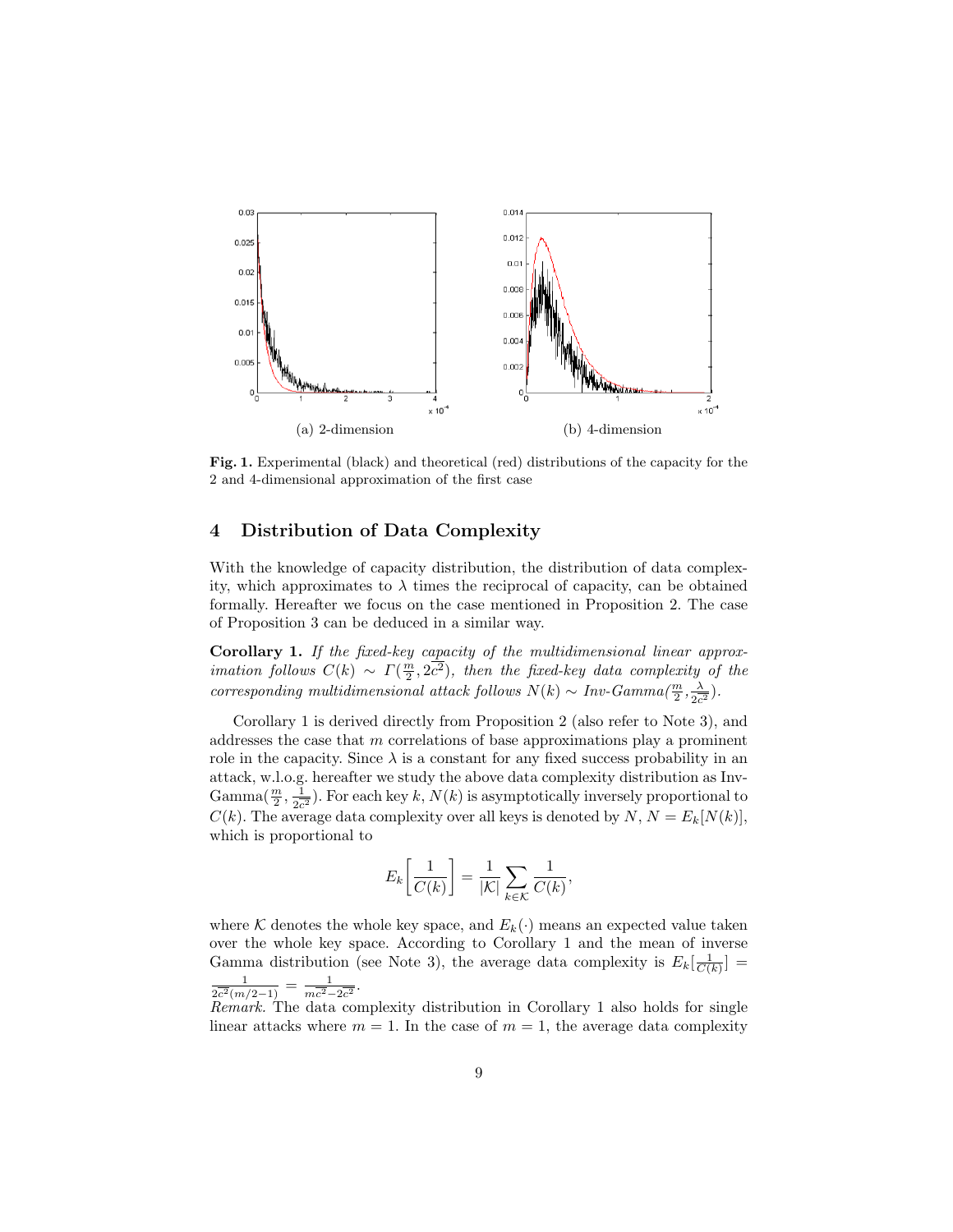is infinite as pointed out by  $[19]^3$ , which corresponds to the fact that the mean of the distribution Inv-Gamma $(\frac{1}{2}, \frac{1}{2c})$  $\frac{1}{2c^2}$ ) doesn't exist. When m is equal to 2, the mean of the inverse Gamma distribution also doesn't exist because there are always values going to infinite according to the distribution.

Similarly, the average capacity over the keys

$$
E_k[C(k)] = \frac{1}{|\mathcal{K}|} \sum_{k \in \mathcal{K}} C(k)
$$

is equal to  $mc^2$ , derived from the mean of the Gamma distribution in Proposition 2 (see Note 3).



Fig. 2. Distributions of the data complexity for  $m = 2, 4, 6, 8, 20$ .



Fig. 3. Distributions of the capacity for  $m = 2, 4, 6, 8, 20$ .

<sup>&</sup>lt;sup>3</sup> In fact, the data complexity should be upper-bounded by the size of the codebook.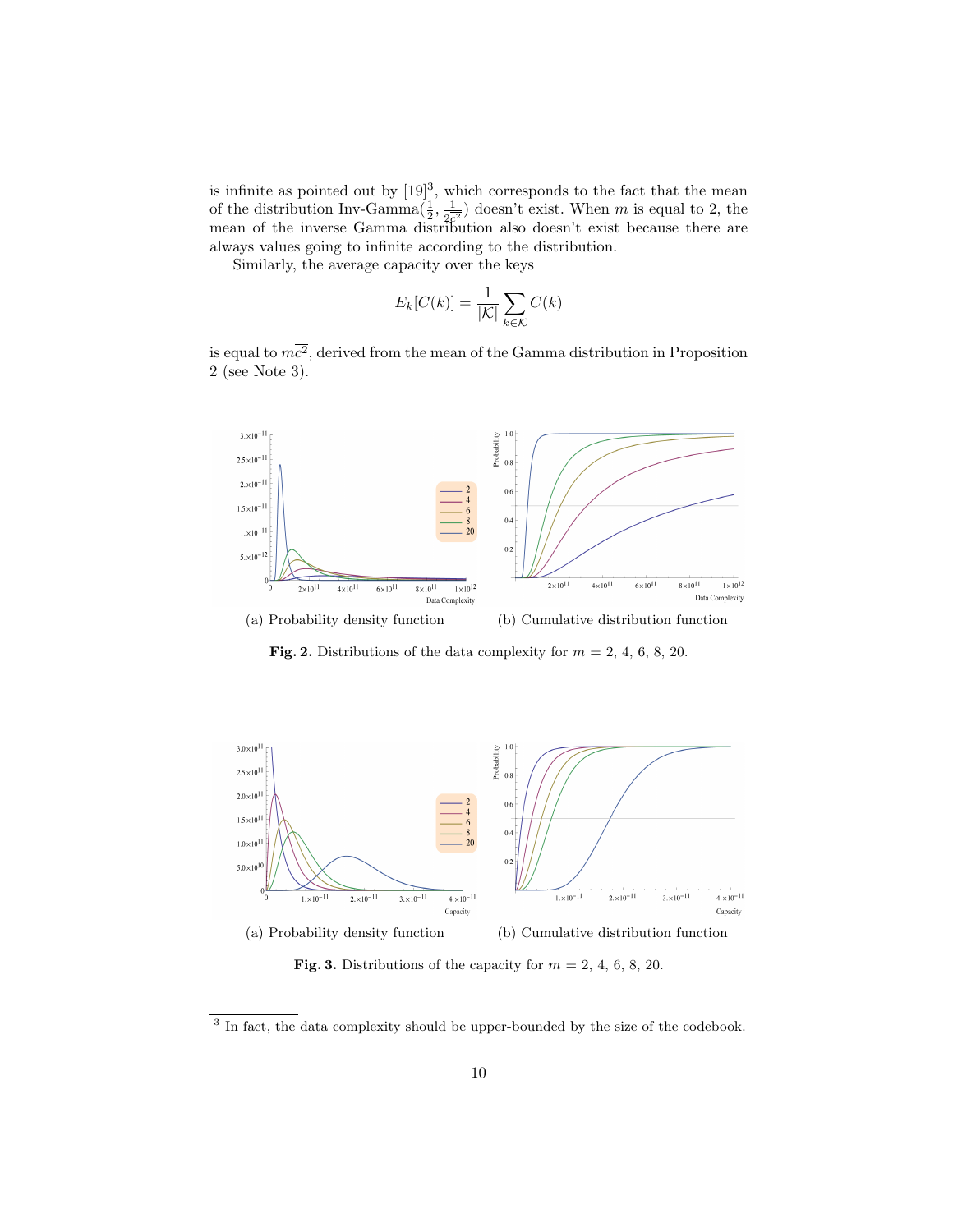Example 5. For clearer explanation, hereafter a simple example which quite meets real situations in practical ciphers is used in our analysis. We take  $c<sup>2</sup>$  as  $2^{-40}$ , which roughly equates the case in 15-round PRESENT, and take different m as  $2, 4, 6, 8, 20$  respectively. In this example, the distribution functions of data complexity are shown in Fig 2, and the distribution functions of capacity are shown in Fig 3.

## 5 Evaluation of the Data Complexity

In practical attacks,  $E_k[\frac{1}{C(k)}]$  and  $\frac{1}{E_k[C(k)]}$  are highly related to the evaluation of data complexity. Since  $E_k[\frac{1}{C(k)}]$  is hard to estimate, the complexity is usually measured by  $\frac{1}{E_k[C(k)]}$ . In this section, we firstly propose a refined key equivalent hypothesis for  $E_k[C(k)]$  (Sect. 5.1). With the exact description of data complexity distributions, the difficulty of evaluating  $E_k[\frac{1}{C(k)}]$  is overcome, and a basic issue about the relation of average capacity and average data complexity is studied (Sect. 5.2). We also extend Leander's idea of exploiting median data complexities [19] to multidimensional linear attacks (Sect. 5.3). Finally, all measures are compared.

#### 5.1 Adjusted Key Equivalence Hypothesis

In regard to the connection between the fixed-key capacity and the average capacity in a multidimensional linear system, the traditional key equivalence hypothesis indicates that the fixed-key capacity does not deviate significantly from its average value [14,18]. This key equivalence hypothesis can be interpreted as follows:  $C(k) \approx E_k[C(k)]$ , for almost all keys k. As we have shown, the capacity is actually Gamma distributed so that this hypothesis does not hold. Thus, two questions arise: which value is suitable for the evaluation of the attack complexity? Is that average value enough and correct? We start with the following conjecture to show that the average capacity is far from being able to represent the majority of keys.

Conjecture 1. There are always less than half of the keys having a capacity larger than the average capacity. That is,  $|\{k^* \in \mathcal{K} | C(k^*) \ge E_k[C(k)]\}| < \frac{1}{2}|\mathcal{K}|$ . Hence, less than half of the right keys can be recovered with a data complexity of  $\frac{\lambda}{E_k[C(k)]}$ , where K is the whole key space.

Table 1. The ratio of keys that have a capacity larger than the average capacity

|                                                                                              |  |  | -20 |
|----------------------------------------------------------------------------------------------|--|--|-----|
| $\frac{\pi \text{atio}(\%) 36.79\% 40.6\% 42.32\% 43.35\% 45.79\%}{42.32\% 43.35\% 45.79\%}$ |  |  |     |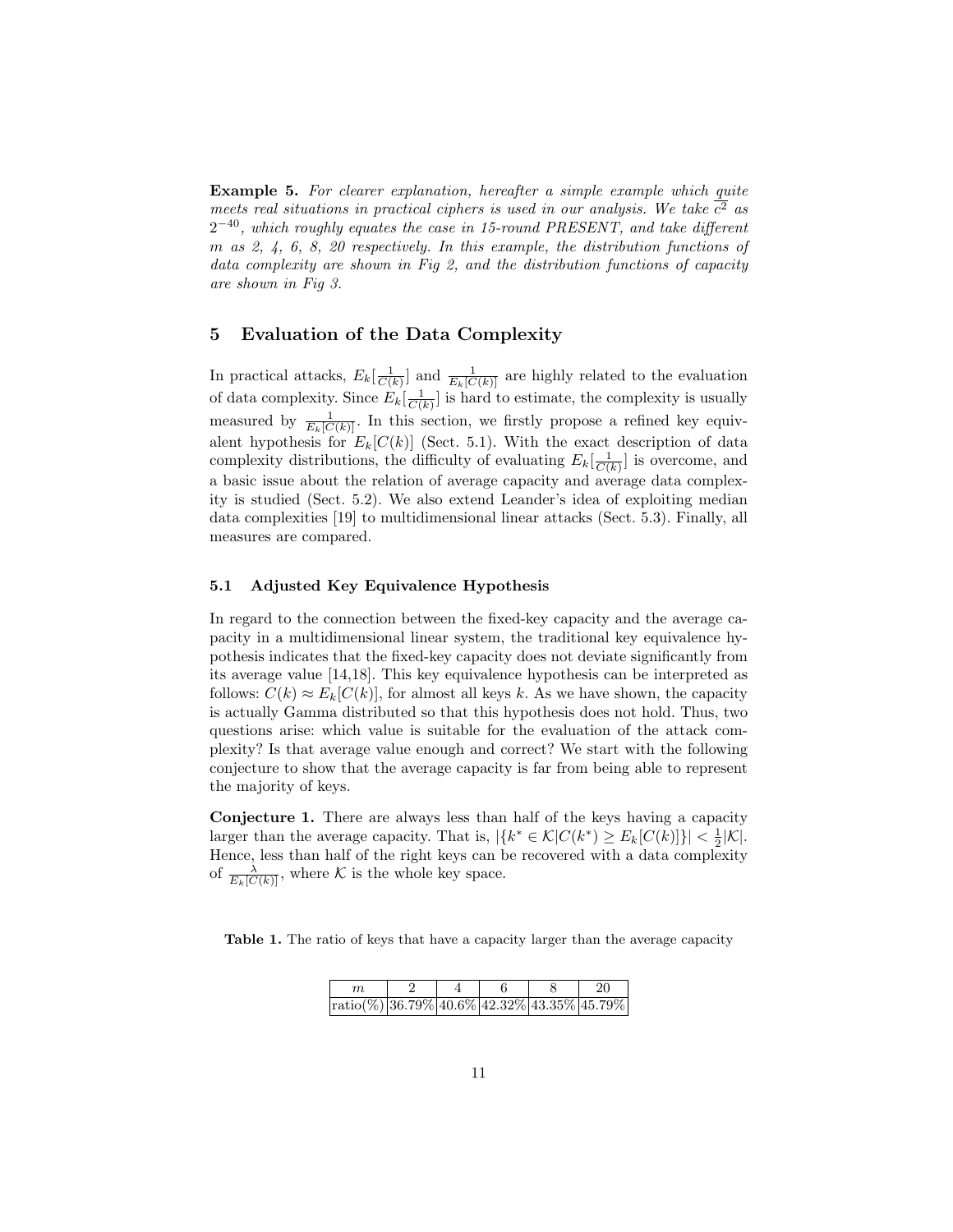This conjecture is illustrated in Table 1 with Example 5. With the increase of  $m$ , the ratio of keys that have a capacity larger than the average capacity approximates to  $\frac{1}{2}$ , but cannot equal to  $\frac{1}{2}$ . This is because, for such a skew Gamma distribution as in Proposition 2, the median value is always smaller than the mean. It can be concluded that, using the number of cipher texts equal to  $\frac{\lambda}{E_k[C(k)]}$ , more than half of the keys cannot be recovered successfully with a reasonable probability. Thus, the average capacity is not enough to bring a sound estimation of attack complexities for most keys, especially when  $m$  is not large enough.

Since the capacity is highly dependent on the choice of the key, we concern that with how many data texts the multidimensional attacks can succeed for a majority of keys. A natural way to adjust the hypothesis is to consider the upper bound of data complexity for, e.g. 90%, of the keys, meaning that for these 90% keys the amount of data texts can guarantee a successful attack with high probability, even for some of these keys this data complexity is overestimated.

Hypothesis 6. (Adjusted Key Equivalence Hypothesis) If the capacity distribution of an m-dimensional linear attack satisfies Proposition 2, then 90% of the keys in the key space have a capacity no smaller than  $G^{-1}(0.1)$ , where G is the cumulative distribution function of  $\Gamma(\frac{m}{2}, 2\overline{c^2})$ . Using  $\frac{\lambda}{\mathcal{G}^{-1}(0,1)}$  data is enough for recovering 90% of the keys in the key space.

#### 5.2 On Average Data Complexity

Why the average data complexity is calculable? It is known that in the classical single linear attacks considering linear hull effect, the average data complexity is hard to derive and usually infinite because of the existence of zero correlation. This difficulty now can be solved in the situation of  $m$ -dimensional linear attacks, since the average value can be easily derived from the accurate distributions of data complexity, when  $m$  is larger than 2. From the point of capacity distributions, we can understand more about the reason why the average data complexity is calculable in multidimensional attacks.

In the single linear setting, the keys with zero  $C(k)$  may make the average complexity infinite, thus, this part of keys should be focused on. Here, we point out that by taking multiple linear approximations simultaneously into consideration instead of only one, the number of keys with zero capacity can be very tiny so that the average complexity turns out to be computable.

We compare the ratio of keys bringing  $C(k)$  between zero and  $\epsilon$ , where  $\epsilon$ is a fixed value very close to zero. From (b) of Fig 3, it is obvious that with the increase of  $m$ , the ratio of keys with capacity going to zero decreases. This ratio for several fixed  $\epsilon$  is shown in Table 2. From Table 2 we can see that as the increase of m, the ratio of keys with capacity close to zero decreases dramatically. This is because as the number of approximations grows, for each key there is higher probability that at least one approximation brings a non-zero LP, so that a non-zero capacity. Hence, for a fixed  $\epsilon$ , the more base approximations are used, the fewer the number of keys which bring infinite data complexities becomes. When  $\epsilon$  is small enough and m has a reasonable size, this ratio can be negligible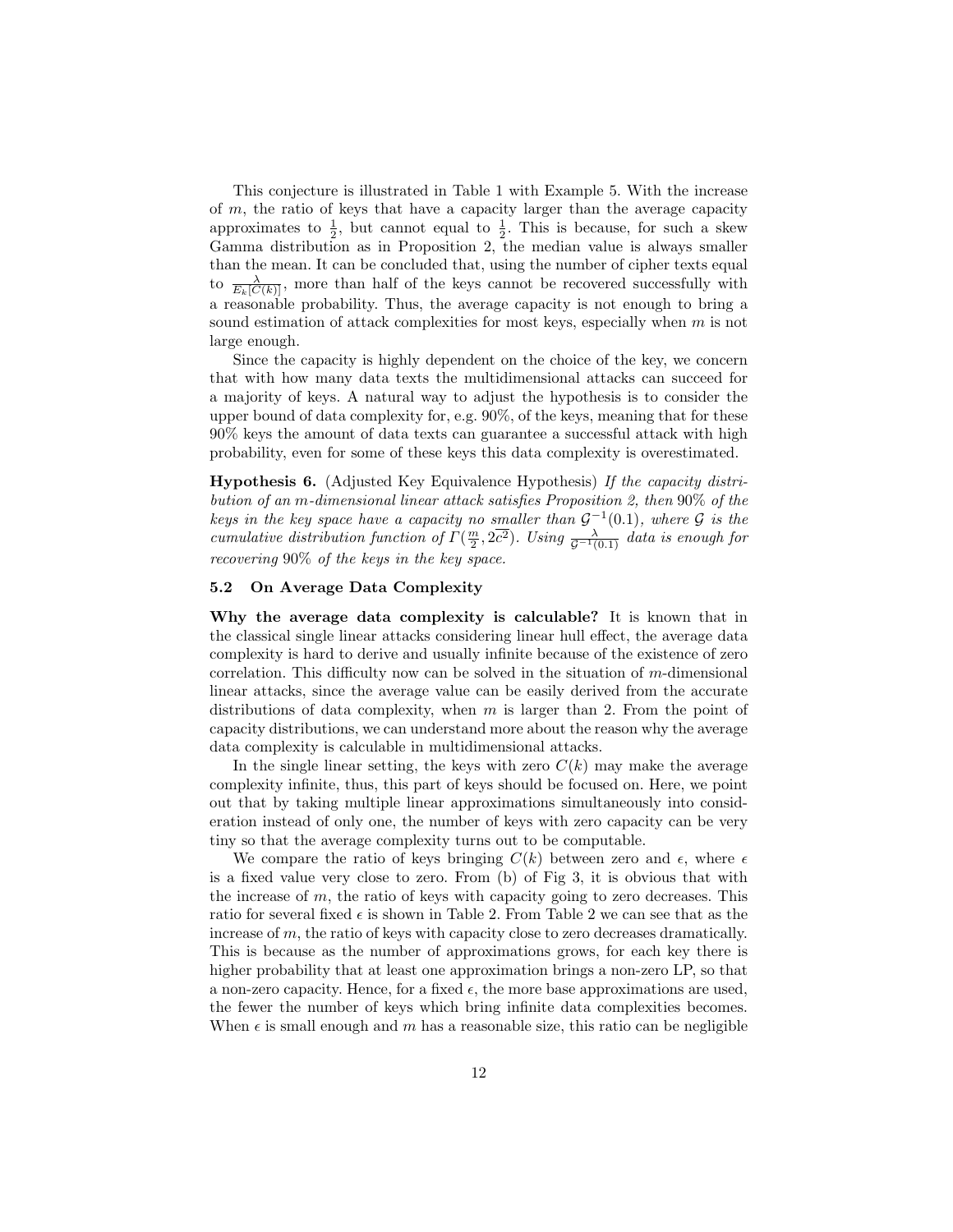**Table 2.** The ratio of keys with capacity close to zero for different m and  $\epsilon$ 

| $\vert \epsilon \setminus m \vert$ |  |  | 20                                                                                                                                                                            |
|------------------------------------|--|--|-------------------------------------------------------------------------------------------------------------------------------------------------------------------------------|
|                                    |  |  | $\boxed{10^{-16}$ 5.5 $\times$ $10^{-5}$ $\boxed{1.5 \times 10^{-9}$ $\boxed{2.77 \times 10^{-14}}$ $\boxed{3.8 \times 10^{-19}}$ $\boxed{6.95 \times 10^{-50}}$              |
|                                    |  |  | $\frac{10^{-20}}{10^{-20}} \frac{5.5 \times 10^{-9}}{1.5 \times 10^{-17}} \frac{2.77 \times 10^{-26}}{3.8 \times 10^{-35}} \frac{6.95 \times 10^{-90}}{6.95 \times 10^{-90}}$ |
|                                    |  |  | $\left[10^{-25}\right]5.5\times10^{-14}\left[1.5\times10^{-27}\right]2.77\times10^{-41}\left[3.8\times10^{-55}\right]6.95\times10^{-140}\right]$                              |

in the whole key space. In this case it is sound to assume that there is no key causing a zero capacity, so that the average data complexity is computable.

A difference between  $E_k[\frac{1}{C(k)}]$  and  $\frac{1}{E_k[C(k)]}$ . The problem discussed here is firstly found in the context of linear hull effect by Murphy [22]. We extend it to multidimensional linear attacks and make further investigation.

In some attack analysis, e.g. [10], the reduction in data complexity given by multiple approximations is based on the assertion that the data complexity N is proportional to  $\frac{1}{E_k[C(k)]}$ . Like the effectiveness issue of linear hull effect studied in [22], there is also a difference between  $\frac{1}{E_k[C(k)]}$  and the actual average data complexity. According to Jensen's Inequality and the fact that reciprocal of positive real numbers is a convex function, we have

$$
E_k\left[\frac{1}{C(k)}\right] \ge \frac{1}{E_k[C(k)]}.
$$

Thus, the  $\frac{1}{E_k[C(k)]}$  can only be used to give a lower bound to the average data complexity.

Jensen's Inequality gives a general comparison without considering the details of the variables. When the distributions of both  $C(k)$  and  $\frac{1}{C(k)}$  are known,  $E_k[\frac{1}{C(k)}]$  and  $\frac{1}{E_k[C(k)]}$  can be derived as in Sect. 4. Their difference is formulated as  $\frac{1}{mc^2 - 2c^2} - \frac{1}{mc}$  $\frac{1}{m c^2} = \frac{2}{m(m-1)}$  $\frac{2}{m(m-2)\overline{c^2}}$ . Therefore, in fact the equality will never hold for m larger than 2, i.e.,  $E_k[\frac{1}{C(k)}]$  is always larger than  $\frac{1}{E_k[C(k)]}$ . The difference can be ignored only when m is large enough. Fig. 4 shows the difference for  $m = 4$ and  $m = 20$ . For small m the difference is much more non-negligible, and  $\frac{1}{E_k[C(k)]}$ does not reflect the real average data complexity. As more approximations are involved, the difference has a quicker trend to be small. For a fixed  $m$ , the smaller the average LP is, the larger the difference becomes. That is, as  $\overline{c^2}$  decreases, which is a typical case since cryptanalysts always try to break as many rounds of the cipher as possible, the difference between  $E_k[\frac{1}{C(k)}]$  and  $\frac{1}{E_k[C(k)]}$  turns to be huge.

#### 5.3 On Median Data Complexity

Leander proposed a way to overcome the problem of infinite data complexities for single linear attacks [19]. Namely, instead of studying the average complexity,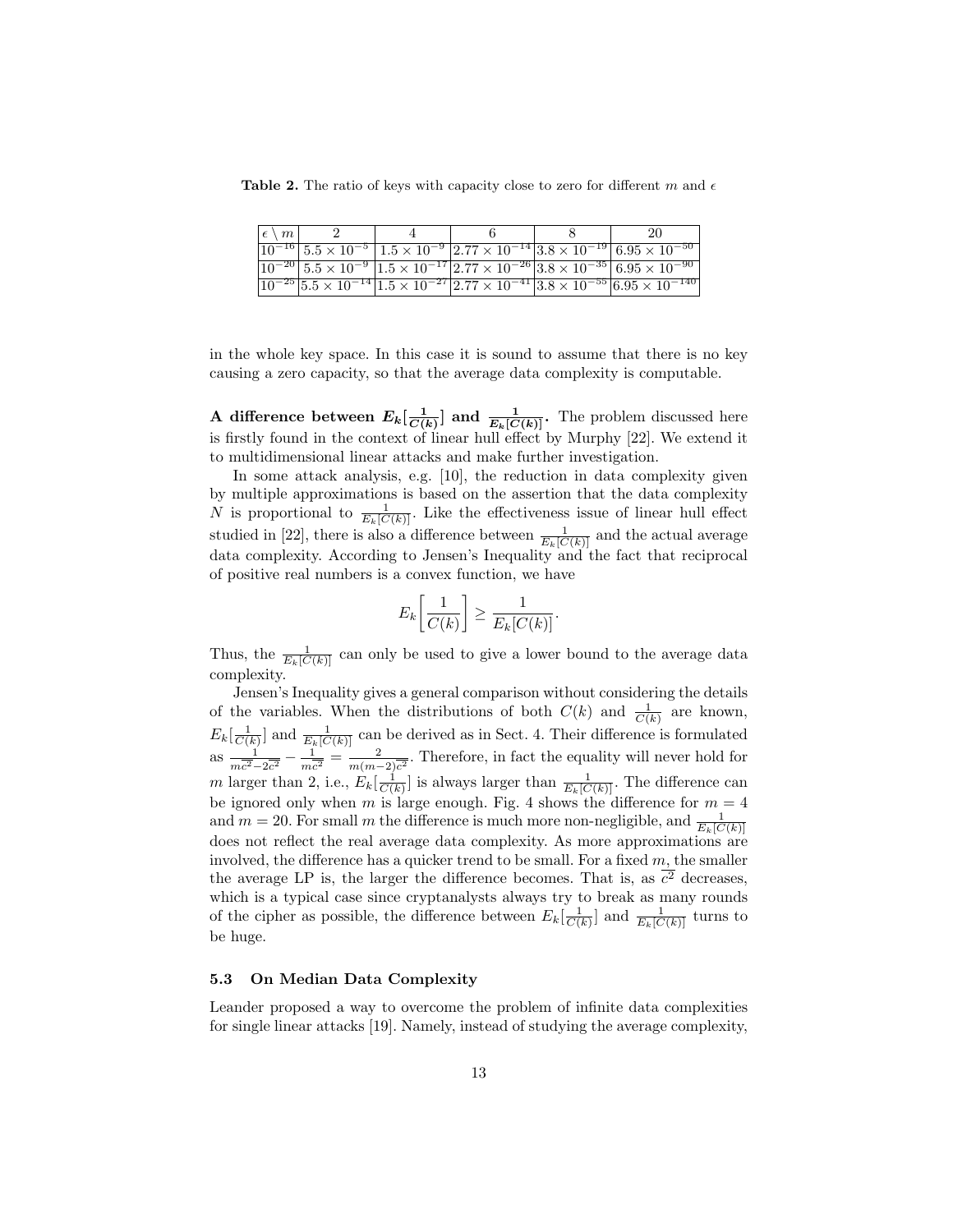

**Fig. 4.** The difference between  $E_k[\frac{1}{C(k)}]$  and  $\frac{1}{E_k[C(k)]}$  with  $\overline{c^2}$  ranging from  $2^{-60}$  to  $2^{-40}$ .

he studied the median complexities  $\widetilde{N}$  such that for half of the keys the data complexity of an attack is less than or equal to  $N$ . So far the usage of median complexity in multidimensional linear attacks remains unsolved, which we will discuss in this section. A general definition of  $N_p$  is as follows, where  $\tilde{N}=N_{1/2}$ .

**Definition 2.** ([19, Definition 1])  $N_p$  is defined as the complexity such that the probability that for a given key the attack complexity is lower than  $N_p$ , is p.

Although Leander gave this general definition, he focused on the case of  $N_{1/2}$  in single linear attacks. With the knowledge of accurate distributions of data complexity, we generalize Leander's Theorem 2 in [19] not only under the multidimensional linear model but also from  $N_{1/2}$  to  $N_p$ .

Theorem 2. Assuming independent subkeys in an m-dimensional linear attack using m base approximations with the i.i.d. LP that is  $\Gamma(\frac{1}{2}, 2\overline{c^2})$ , p percent of the keys yield to a capacity of at least  $\mathcal{G}^{-1}(1-p)$ , where  $\mathcal G$  is the cumulative distribution function of  $\Gamma(\frac{m}{2}, 2\overline{c^2})$ . Thus, the complexity of this m-dimensional linear attack is less than  $\frac{\lambda}{\mathcal{G}^{-1}(1-p)}$  with the probability p.

Leander's Theorem 2 is a special case of Theorem 2 taking  $m$  as 1 and  $p$  as  $\frac{1}{2}$ , when the noisy linear trails are ignored in the linear hull effect (If the noisy trails are considered, the ratio of keys reduces by a factor of 2). If we explain Leander's Theorem 2 in our context, we use the fact that  $F^{-1}(1/2) = 0.46\overline{c^2}$ , where F is the cumulative distribution function of  $\Gamma(\frac{1}{2}, 2\overline{c^2})$  (see [19] for more details).

As illustrated in (b) of Fig 3, for the Y-axis at  $1/2$ , the median capacity increases with the increment of  $m$ . That is, when the LP of base approximations are i.i.d., the more approximations we use, the lower data complexity we require for the same ratio of weak keys. Given a fixed capacity (so that a fixed data complexity), the ratio of keys causing a larger capacity than the fixed one increases when more base approximations are used. Thus, the ratio of weak keys resulting in a data complexity lower than the fixed one also increases.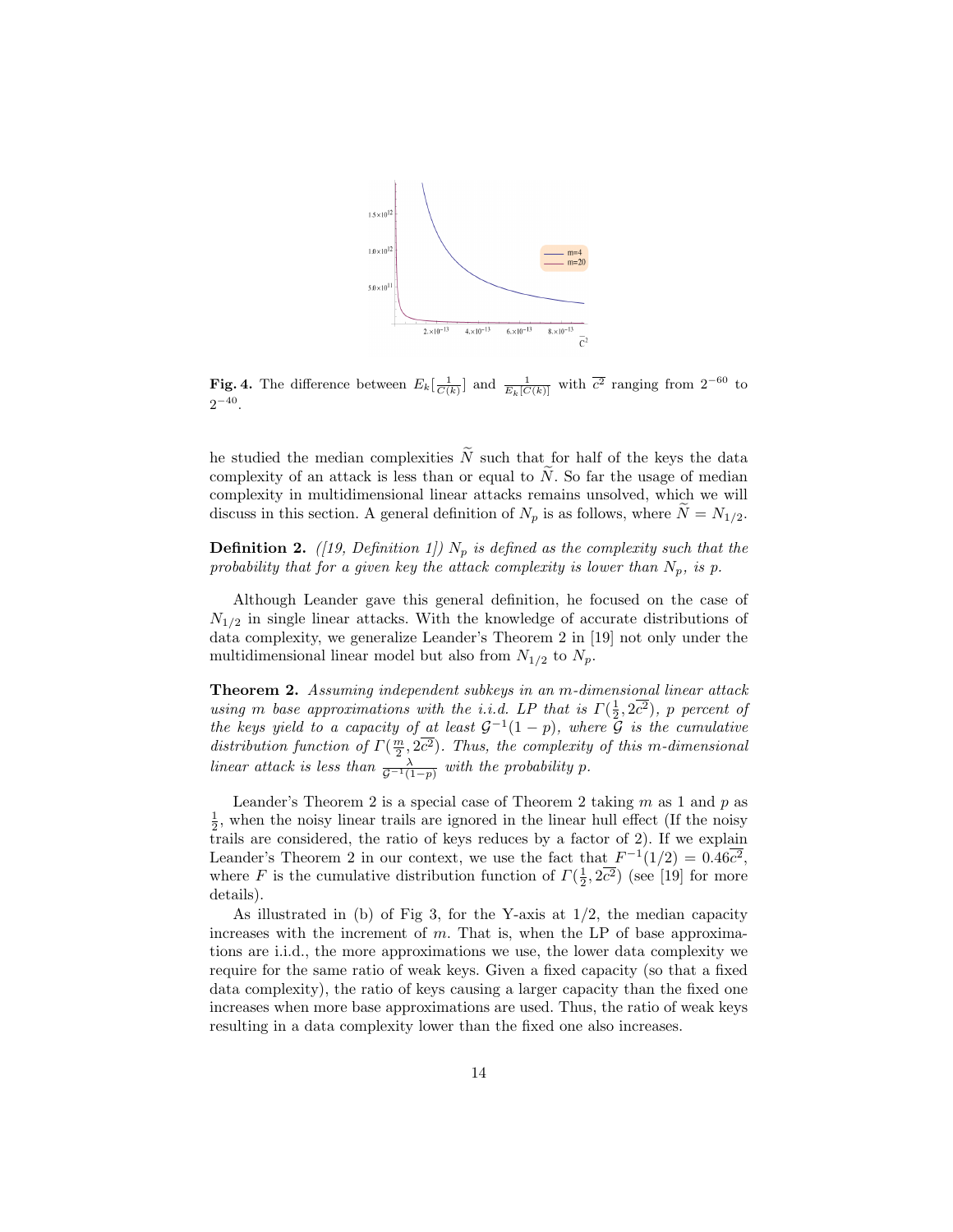Considering Example 5 again, we take different p, and fix the same  $\lambda$  (as 1 w.l.o.g.) for each m. The highest data complexity required for different mdimensional linear attacks for p percent of keys is shown in Table 3.

**Table 3.** The highest data complexity for different  $m$  and different ratios of keys

| m                                                               |  | 6 | 20 |
|-----------------------------------------------------------------|--|---|----|
| $\log_2(N_{1/3})$ 38.864 37.805 37.22 36.813 35.532             |  |   |    |
| $\log_2(\overline{N_{1/2}})$ 39.529 38.253 37.581 37.123 35.727 |  |   |    |
| $\log_2(N_2/3)/40.302/38.75/37.974/37.457/35.931$               |  |   |    |

When the general median complexity  $N_p$  is applied, there is such a question: which  $p$  is more suitable for measuring and comparing the strength of a linear attack. Obviously, it is meaningless to compare  $N_{1/3}$  and  $N_{2/3}$  directly. A natural and simple way is to consider the value of  $\frac{N_p}{p}$  because the division of p can unify the disparity for different  $N_p$  to a reasonably great extent. For example, if the attack complexity is lower than  $N_{1/3}$  with probability 1/3, then the attack requires to be repeated 3 times for a sufficiently sound success rate. This should be equivalently compared with the case that, let's say, an attack with complexity lower than  $N_{1/2}$  has to be repeated twice. By confirming the existence of the minimal  $\frac{N_p}{p}$ , we can evaluate different multidimensional linear attacks with the value of  $\min_p \frac{N_p}{p}$ . The results are shown in Table 4.

Table 4. Comparison of the average data complexity, the median data complexity, the reciprocal of average capacity, and  $\min_p \frac{N_p}{p}$ .

| m                                          |                                        |    |                               |       | 20          |
|--------------------------------------------|----------------------------------------|----|-------------------------------|-------|-------------|
| $ \overline{\log_2}(E_k[\frac{1}{C(k)}]) $ | $\infty$                               | 39 | 38                            | 37.41 | 135.83      |
| $\log_2(N_{1/2})$                          | 39.529  38.253  37.581  37.123  35.727 |    |                               |       |             |
| $\log_2(\frac{1}{E_k[C(k)]})$              | -39                                    | 38 | 37.41                         | -37   | 35.68       |
| $\log_2(\min_p$                            | 40.44                                  |    | $39.25 \mid 38.55 \mid 38.04$ |       | $\pm 36.46$ |

Moreover, comparing  $E_k[\frac{1}{C(k)}], \frac{1}{E_k[C(k)]}$  and the median complexity, we observe that the average complexity is always larger than the median one, and the median complexity is always larger than the reciprocal of average capacity. As  $m$ increases, the difference between these three values decreases. When  $m$  is large enough, these values are approximately equal (see Table 4), since the Gamma and Inverse Gamma distribution turn to be normal distributions.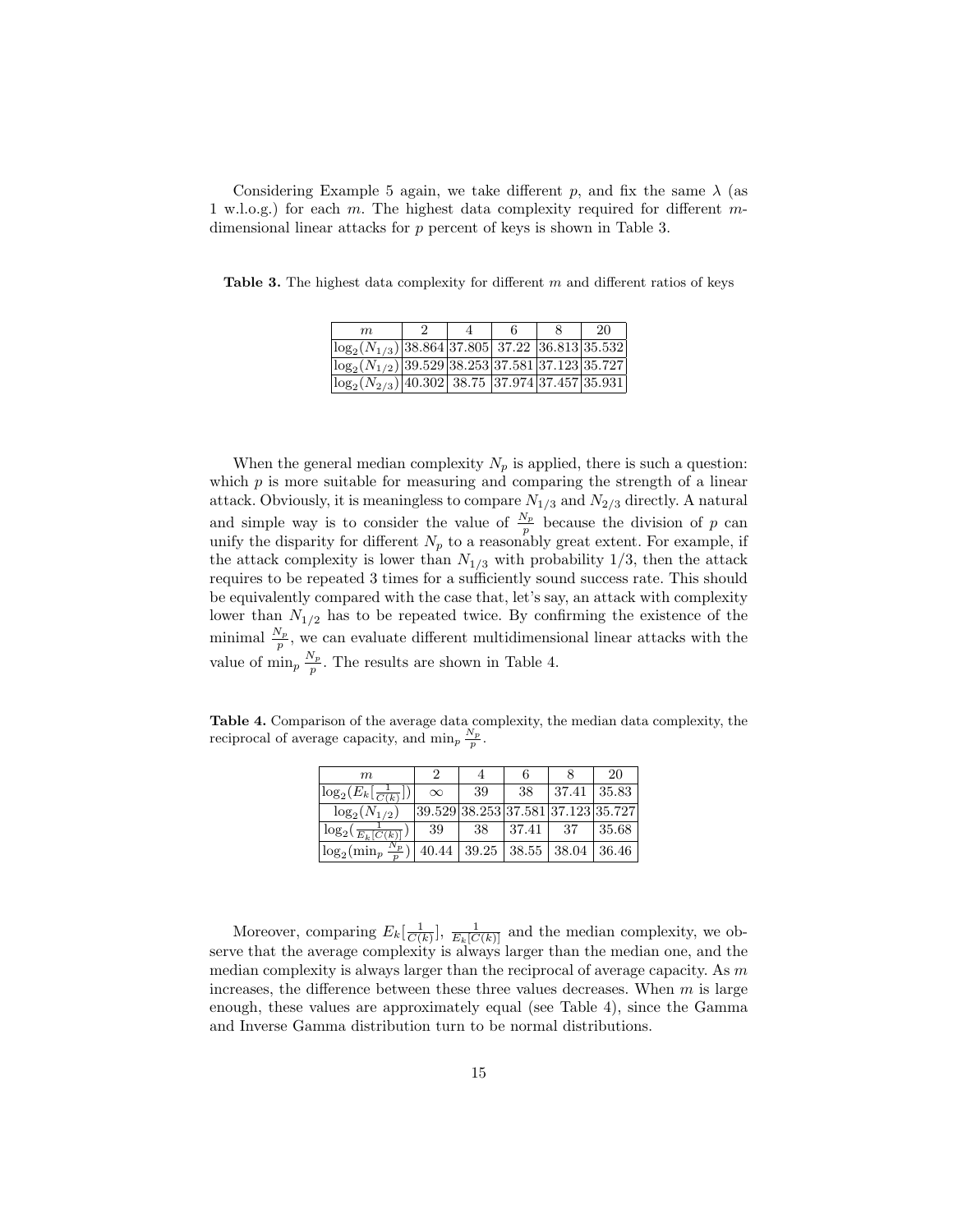# 6 Application to Cho's Multidimensional Attack on PRESENT

#### 6.1 Cho's Attack on 25-round PRESENT

The structure of PRESENT [7] makes it vulnerable for a multidimensional attack: there are several strong one-dimensional approximations. The linear hull of each such approximation with non-negligible correlations consists of several equally strong single-bit trails, whose intermediate masks have Hamming weight one. The average LP  $\overline{c^2}$  of all such approximations are  $2^{2(-2r)}L(r)$  [26], where  $L(r)$  is the number of r-round trails in each approximation. The so far best result for PRESENT is proposed by Cho aiming to 25 rounds [10]. Nine 23-round m-dimensional linear approximations are used simultaneously, and each of them has the dimension  $m = 8$  starting at one of the S-boxes  $S_i$ ,  $i = 5.9$  or 13 and ending at one of the S-boxes  $S_j$ ,  $j = 5.6$  or 7. They recover 16 bits of key in the first round and 16 bits of key in the last round. Please refer to [10] for more details of this attack. Cho proved that the average capacity is  $2^{-52.77}$ , and gave the formula of data complexity as in [10]:

$$
N = (\sqrt{advantage \cdot 4 \cdot M} + 4(\Phi^{-1}(2P_s - 1))^2)/C = \lambda/C \tag{2}
$$

where  $\Phi$  is the cumulative distribution function of the normal distribution,  $P_s$ is the success probability,  $C(p)$  is the capacity, M is the number of linear approximations used in the attack. In Equation  $(2)$ , if the advantage is equal to a bits, then the right key candidate should be within the position of  $2^{\ell-a}$ , where l is the number of targeted key bits. Cho chose the  $\lambda = 2^{9.08}$  (advantage is 32) bits,  $M = 9 \cdot (2^8 - 1)$ ,  $P_s = 0.95)^4$ , and estimated the average data complexity about  $2^{61.85}$ .

#### 6.2 Our Investigation on Cho's Attack

We give a simpler but close estimation on the capacity and data complexity of Cho's attack. The authors in [16] claimed that Cho observes in practical experiments that the probability distribution of multidimensional linear approximations varies a lot with the keys, while the capacity remains rather constant. We have shown that the capacity also varies for different keys from theoretical and experimental viewpoints.

In order to attack 25-round PRESENT, 23-round approximations are used, thus  $r = 23$ . According to [26],  $L(23) = 367261713$ , thus  $\overline{c^2} = 2^{-63.55}$ . With Proposition 2 and Proposition 3, the fixed-key capacity of 9 8-dimensional approximations is estimated to be  $\Gamma(9 \cdot \frac{2^8-1}{2}, 2^{-62.55})$ . Hence, the average caproximations is estimated to be  $\frac{1}{2}$ ,  $\frac{2}{2}$ ,  $\frac{2}{2}$ ,  $\frac{1}{2}$ . Hence, the average capacity is  $2^{-52.39}$ . With the same  $\lambda$  as Cho, we obtain the data complexity  $N = \frac{2^{9.08}}{C(k)} \sim \text{Inv-Gamma}(9 \cdot \frac{2^8 - 1}{2}, 2^{71.63})$ . The average data complexity is  $2^{61.47}$ . This result is very close to the estimate in Cho's attack, but easier to compute.

 $4$  This result is slightly different from [10], since Eq. (2) is slightly corrected in [16] and our computation uses the corrected formula.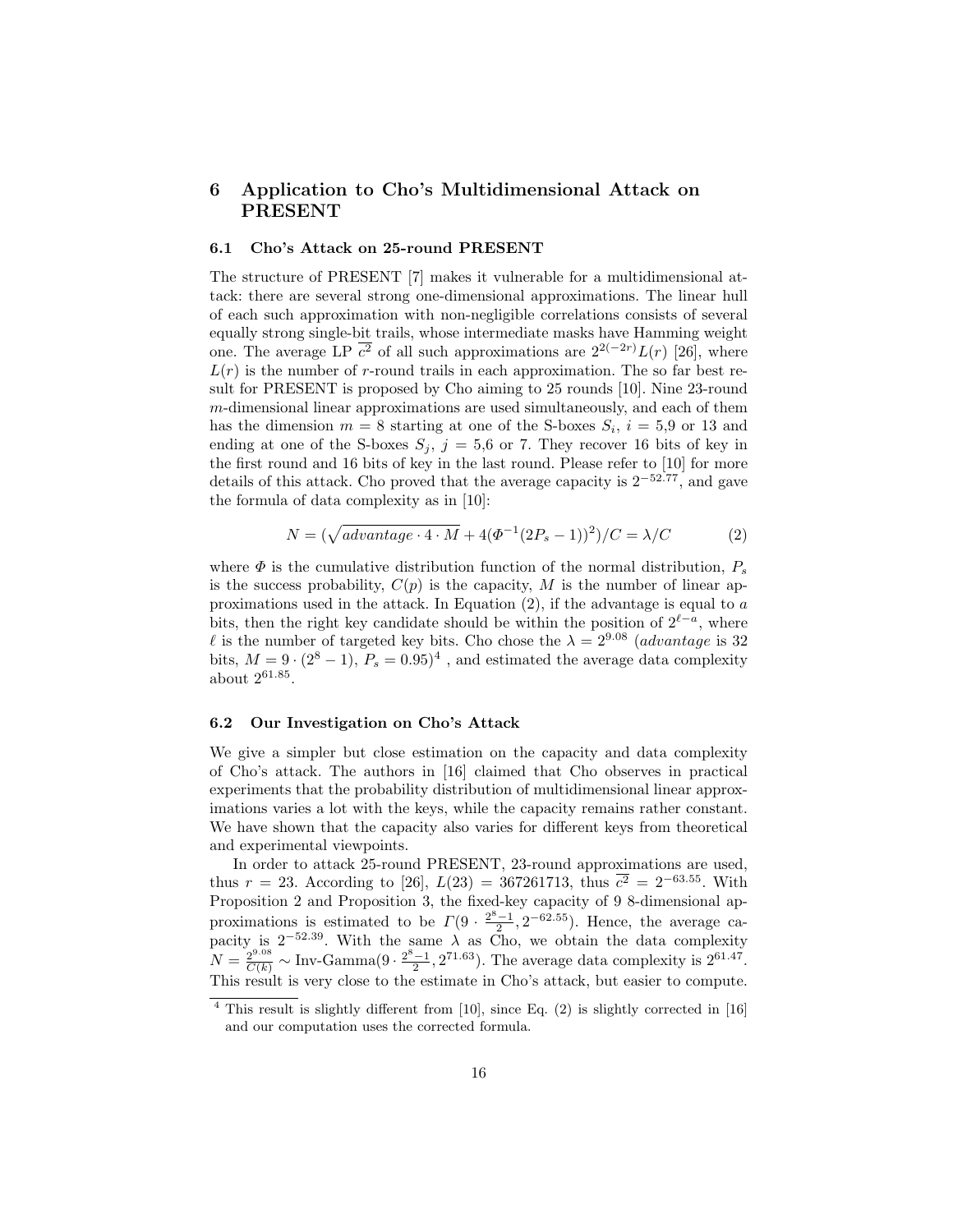In the same way, we compute the capacity distribution used for 26-round PRESENT, which approximates to  $\Gamma(9 \cdot \frac{2^8-1}{2}, 2^{-65.16})$ . With the knowledge of distributions, we can derive the exact number of weak keys corresponding to different attack scenarios. Using Cho's attack method by taking  $\lambda = 2^{7.58}$ (advantage is 4 bits,  $P_s = 0.8$ ), there are now  $2^{123.24}$  (3.7% in the whole key space) weak keys with capacity larger than  $2^{-54.92}$ . That means, for  $2^{123.24}$  keys out of 2<sup>128</sup> keys, 26-round PRESENT can be attacked using less than 262.<sup>5</sup> plaintext/ciphertext pairs, with success probability 0.8.

### 7 Conclusion and Further Work

In this paper, we deal with the multidimensional linear attacks using  $m$  base approximations with i.i.d. correlations (linear probability). We focus more on the case where the base linear approximations can be regarded as statistically independent. In this case, we point out that the capacity of multidimensional linear approximations satisfies a Gamma distribution, which also leads to an exact Inverse Gamma distribution for the data complexity. Both distributions are parametrized by the dimension and the average linear probability of each approximation. These theoretical results have been verified by experiments on PRESENT. We establish an explicit connection between the fixed-key behaviour and the average behaviour. Based on the distributions, several fundamental issues are discussed in more detail. Multidimensional linear attacks not only benefit from data complexity, but also offer more convenience for measuring the average data complexity due to the fact that the ratio of keys with capacity going to zero decreases with the increase of dimension. The relation of the median and average data complexity, as well as the inverse of average capacity is derived. When the dimension is large enough, these three values are infinitely close. We also propose a modified key equivalent hypothesis that is more suitable for practical situations. Finally, the multidimensional linear attack on 25- and 26-round PRESENT is analyzed based on our theoretical result.

In future work, more complicated cases about the relations of LP distributions should be studied, which may bring more precise evaluation on multidimensional attacks. The measure of  $\frac{N_p}{p}$  can be extended to single linear attacks. Moreover, given the close relation between statistical saturation attacks and multidimensional linear attacks, our results may allow a clearer understanding for the capacity of statistical saturation attacks, whose key-dependent performance still lacks accurate measurement.

### References

- 1. Mohamed Ahmed Abdelraheem, Martin Ågren, Peter Beelen, and Gregor Leander. On the Distribution of Linear Biases: Three Instructive Examples. In CRYPTO, pages 50–67, 2012.
- 2. Thomas Baignères and Serge Vaudenay. The Complexity of Distinguishing Distributions (Invited Talk). In Information Theoretic Security, volume 5155 of LNCS, pages 210–222. Springer Berlin Heidelberg, 2008.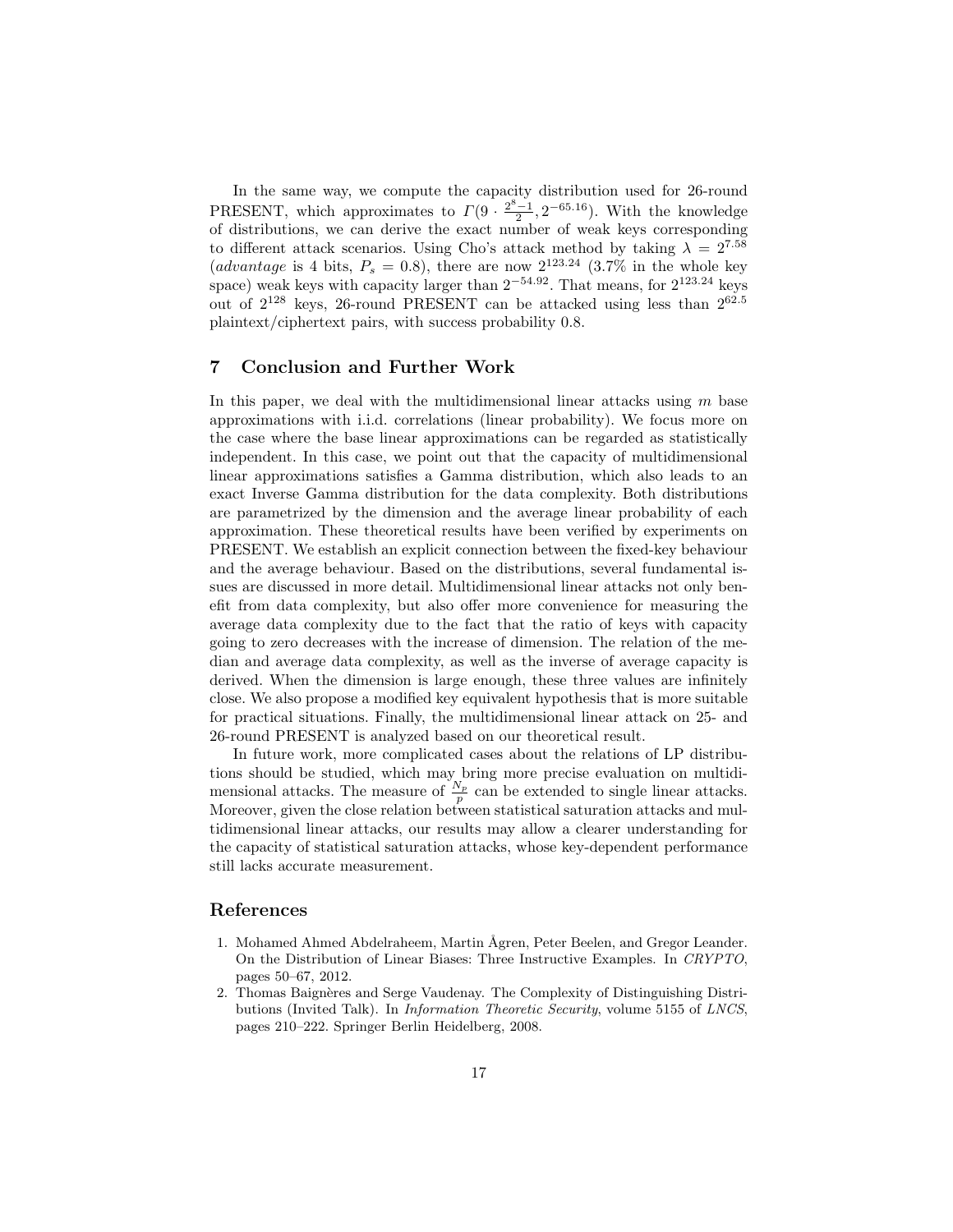- 3. Eli Biham. On Matsui's Linear Cryptanalysis. In EUROCRYPT, pages 341–355, 1994.
- 4. Alex Biryukov, Christophe De Cannière, and Michaël Quisquater. On Multiple Linear Approximations. In Crypto, volume 3152, pages 1–22. Springer-Verlag, 2004.
- 5. Céline Blondeau, Andrey Bogdanov, and Gregor Leander. Bounds in Shallows and in Miseries. In CRYPTO, pages 204–221, 2013.
- 6. Céline Blondeau and Kaisa Nyberg. New Links between Differential and Linear Cryptanalysis. In EUROCRYPT, pages 388–404, 2013.
- 7. Andrey Bogdanov, Lars R. Knudsen, Gregor Leander, Christof Paar, Axel Poschmann, Matthew J. B. Robshaw, Yannick Seurin, and C. Vikkelsoe. PRESENT: An Ultra-Lightweight Block Cipher. In CHES, pages 450–466, 2007.
- 8. Andrey Bogdanov, Gregor Leander, Kaisa Nyberg, and Meiqin Wang. Integral and Multidimensional Linear Distinguishers with Correlation Zero. In ASIACRYPT, pages 244–261, 2012.
- 9. Andrey Bogdanov and Elmar Tischhauser. On the Wrong Key Randomisation and Key Equivalence Hypotheses in Matsui's Algorithm 2. FSE 2013, 2013.
- 10. Joo Yeon Cho. Linear Cryptanalysis of Reduced-Round PRESENT. In Topics in Cryptology - CT-RSA 2010, volume 5985 of LNCS, pages 302–317. Springer Berlin Heidelberg, 2010.
- 11. Joo Yeon Cho, Miia Hermelin, and Kaisa Nyberg. A New Technique for Multidimensional Linear Cryptanalysis with Applications on Reduced Round Serpent. In ICISC, pages 383–398, 2008.
- 12. Joan Daemen and Vincent Rijmen. The Design of Rijndael: AES The Advanced Encryption Standard. Information Security and Cryptography. Springer, 2002.
- 13. Joan Daemen and Vincent Rijmen. Probability Distributions of Correlation and Differentials in Block Ciphers. In Journal of Mathematical Cryptology, volume 1, pages 221–242. 2007.
- 14. Carlo Harpes, Gerhard G. Kramer, and James L. Massey. A Generalization of Linear Cryptanalysis and the Applicability of Matsui's Piling-Up Lemma. In EU-ROCRYPT, pages 24–38, 1995.
- 15. Miia Hermelin, Joo Yeon Cho, and Kaisa Nyberg. Multidimensional Linear Cryptanalysis of Reduced Round Serpent. In ACISP, pages 203–215, 2008.
- 16. Miia Hermelin and Kaisa Nyberg. Linear Cryptanalysis Using Multiple Linear Approximations. 2012.
- 17. Burton S. Kaliski Jr. and Matthew J. B. Robshaw. Linear Cryptanalysis Using Multiple Approximations. In CRYPTO, pages 26–39, 1994.
- 18. Xuejia Lai and James L. Massey. Markov Ciphers and Differentail Cryptanalysis. In EUROCRYPT, pages 17–38, 1991.
- 19. Gregor Leander. On Linear Hulls, Statistical Saturation Attacks, PRESENT and a Cryptanalysis of PUFFIN. In EUROCRYPT, volume 6632 of LNCS, pages 303– 322. Springer Berlin Heidelberg, 2011.
- 20. Mitsuru Matsui. Linear Cryptoanalysis Method for DES Cipher. In EUROCRYPT, pages 386–397, 1993.
- 21. Sean Murphy. The Independence of Linear Approximations in Symmetric Cryptanalysis. In Information Theory, IEEE Transactions on, volume 52, pages 5510– 5518. 2006.
- 22. Sean Murphy. The Effectiveness of the Linear Hull Effect. In Journal of Mathematical Cryptology, volume 6, pages 137–148. 2012.
- 23. Phuong Ha Nguyen, Lei Wei, Huaxiong Wang, and San Ling. On Multidimensional Linear Cryptanalysis. In ACISP, pages 37–52, 2010.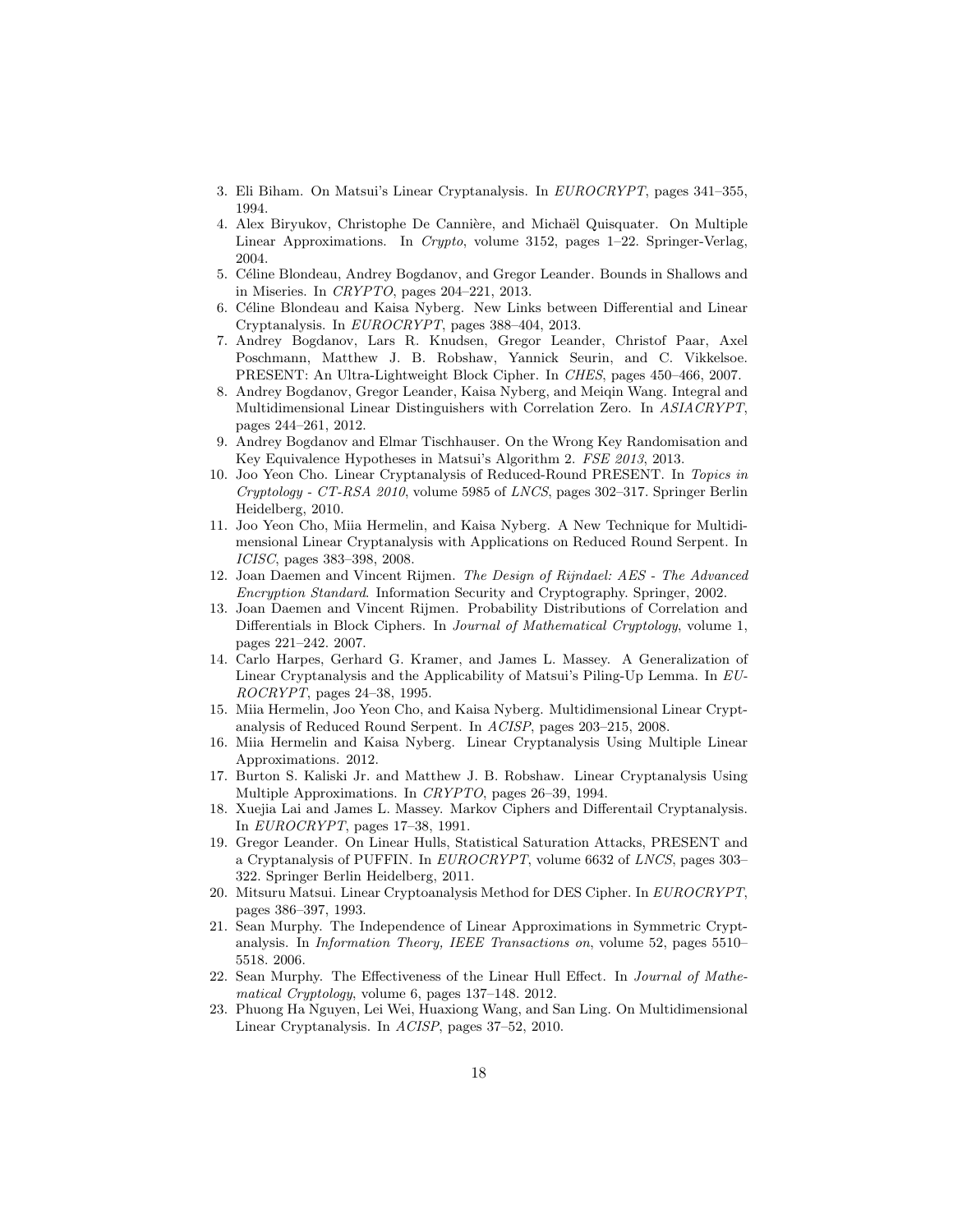- 24. Kaisa Nyberg. Linear Approximation of Block Ciphers. In EUROCRYPT, volume 950 of LNCS, pages 439–444. Springer Berlin Heidelberg, 1995.
- 25. Kaisa Nyberg. Correlation Theorems in Cryptanalysis. In Discrete Applied Mathematics, volume 111, pages 177–188, 2001.
- 26. Kenji Ohkuma. Weak Keys of Reduced-Round PRESENT for Linear Cryptanalysis. In SAC, pages 249–265, 2009.

# A Appendix - Proof of Lemma 7

Lemma 7. For an m-dimensional linear approximation with the probability distribution  $p_{\eta}(k)$  i.i.d. to the normal distribution  $\mathcal{N}(2^{-m}, \sigma^2)$ ,  $\eta = 0, \ldots, 2^m - 1$ , the correlations  $c_a(k)$   $(a \in \mathbb{F}_2^m, a \neq 0)$  of the involved  $2^m - 1$  approximations are identically distributed.

*Proof.* According to Lemma 1, for  $a \neq 0$ ,

$$
c_a(k) = \sum_{\eta \in \mathbb{F}_2^m} (-1)^{a \cdot \eta} p_{\eta}(k)
$$

$$
= \sum_{\eta \in \mathbb{F}_2^m} (-1)^{a \cdot \eta} (p_\eta(k) - 2^{-m} + 2^{-m})
$$
  
= 
$$
\sum_{\eta \in \mathbb{F}_2^m} (-1)^{a \cdot \eta} (p_\eta(k) - 2^{-m}) + \sum_{\eta \in \mathbb{F}_2^m} (-1)^{a \cdot \eta} 2^{-m}
$$

As  $p_{\eta}(k)$  are i.i.d. to the normal distribution  $\mathcal{N}(2^{-m}, \sigma^2)$ ,  $p_{\eta}(k) - 2^{-m}$  are i.i.d. to  $\mathcal{N}(0, \sigma^2)$ . Thus,

$$
\sum_{\eta \in \mathbb{F}_2^m} (-1)^{a \cdot \eta} (p_\eta(k) - 2^{-m}) \sim \mathcal{N}(0, 2^m \sigma^2)
$$

As  $\sum_{\eta \in \mathbb{F}_2^m} (-1)^{a \cdot \eta} 2^{-m}$  is equal to 0,  $c_a(k)$  are identically distributed to the normal distribution  $\mathcal{N}(0, 2^m \sigma^2)$ , where  $a \in \mathbb{F}_2^m$  and  $a \neq 0$ .  $\Box$ 

## B Appendix - Error Bound of Proposition 2

In Proposition 2, the binary random variables associated to the base approximations are statistically independent, for each fixed key. According to Piling-up Lemma, the LP of combined approximations is equal to the multiplication of the corresponding base LPs. Thus, the accurate capacity is the summation of LP of all base and combined approximations (see Lemma 2):

$$
C(k) = LP_1(k) + \dots + LP_m(k) + LP_1(k) \times LP_2(k) + \dots + LP_1(k) \times LP_2(k) \times \dots \times LP_m(k)
$$
  
= 
$$
\prod_{i=1}^m (LP_i(k) + 1) - 1,
$$